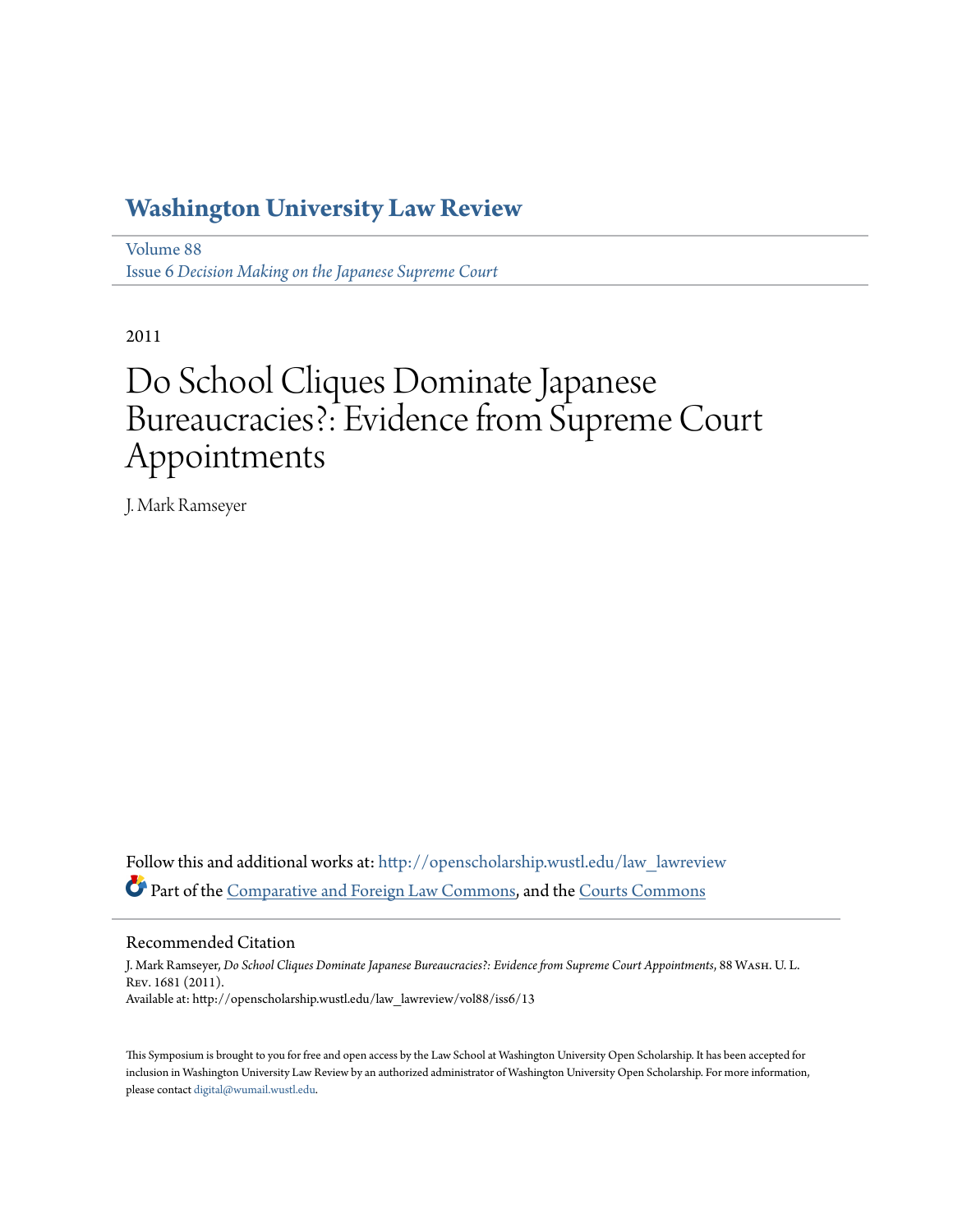### **DO SCHOOL CLIQUES DOMINATE JAPANESE BUREAUCRACIES?: EVIDENCE FROM SUPREME COURT APPOINTMENTS**

#### **J. MARK RAMSEYER**

#### ABSTRACT

*Scholars (for example, Chalmers Johnson) routinely argue that university cliques dominate Japanese firms and bureaucracies. The graduates of the most selective schools, they explain, control and manipulate their employers. They cause them to hire from their alma mater. They skew internal career dynamics to favor themselves.* 

*For most firms and bureaucracies, we lack the data on employee-level output necessary to test whether cliques do skew career tournaments. Because judges publish opinions, within the courts we may have what we need. In this Article, I use data on published opinions to test whether Japanese judges from the most selective schools are more likely—holding output constant—to reach the Supreme Court. They are not. I find only weak evidence of possible favoritism toward Kyoto University graduates, and no evidence of favoritism toward University of Tokyo graduates. Japanese judges do not find themselves named to the Court because of their school backgrounds. They find themselves named there because they are unusually productive*.

#### **INTRODUCTION**

Among American scholars, elite Japanese universities have a bad name. Forget how well the schools do or do not teach. Forget what research they do or do not produce. According to many American observers, they foster among their graduates a relentless exclusivity. Those graduates then form cliques, encourage their employers to hire even more graduates from their alma mater, and manipulate career tournaments to preserve favored posts for themselves.

Mitsubishi Professor of Japanese Legal Studies, Harvard University. I gratefully acknowledge the helpful comments and suggestions of Louis Kaplow, David Law, Mark Levin, Tom Miles, Frances Rosenbluth, Hoger Spamann, and participants at workshops at the University of Chicago, Harvard University, and Washington University in St. Louis. I received generous financial assistance from the Harvard Law School.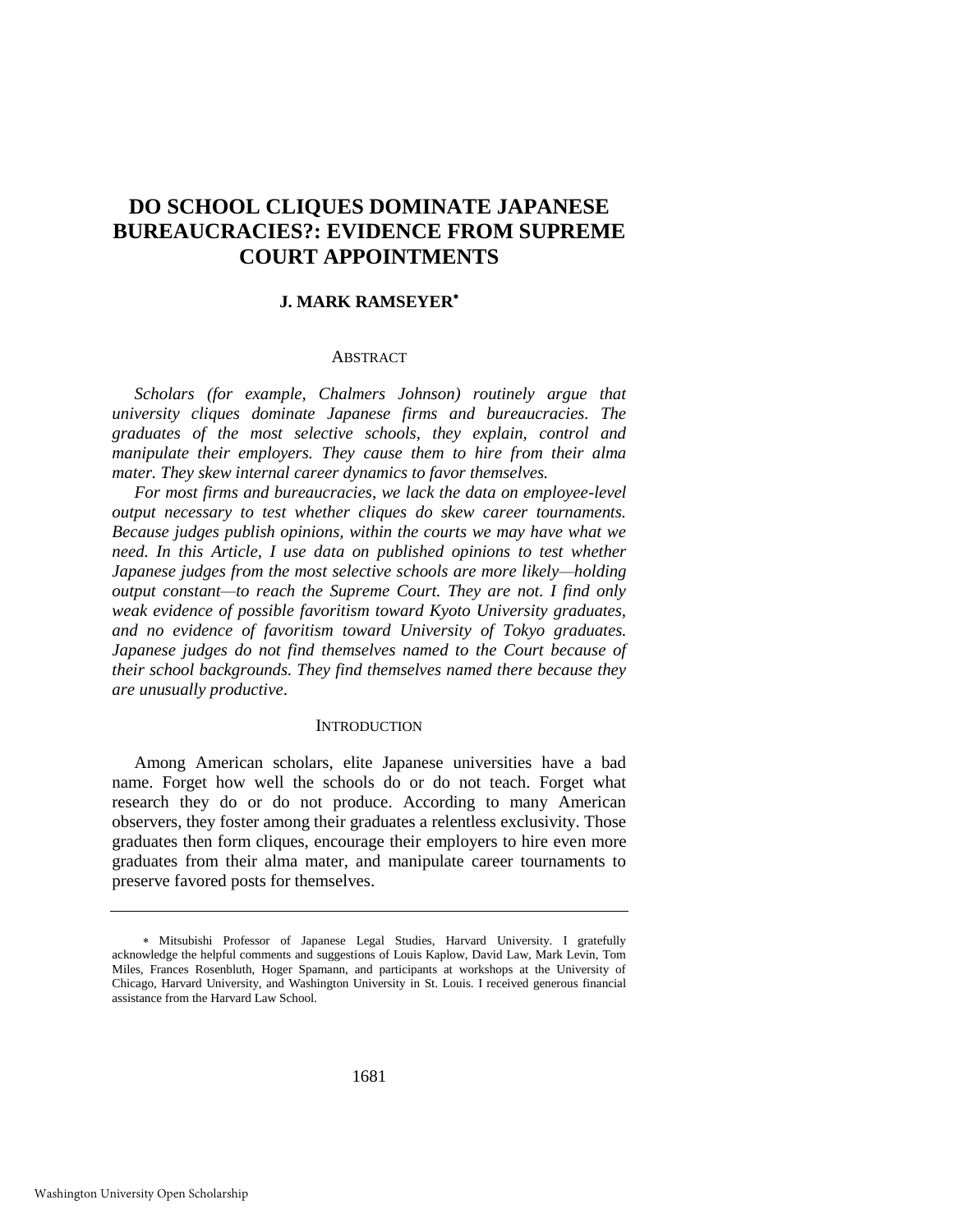To test this school-clique hypothesis, we need employee-level information on output: how much each employee produces. The elite university graduates did pass entrance examinations that others failed, after all. They might be smarter than their rivals. They might work harder. Before we can attribute any career success to cliques, we need to know the quantity and quality of the work that they do on the job. For most corporate and government positions, we have no such information.

Within the courts, arguably we do have that employee-level work product: we know the opinions a judge publishes. To test the school-clique hypothesis, I thus ask whether the judges from the elite universities enjoy more successful careers than their output would warrant. The quantity and quality of their opinions held constant, are they more likely to be named to the Supreme Court?

They are not. I find only weak evidence of any favoritism toward Kyoto University graduates, and no evidence of favoritism toward the graduates of the preeminent University of Tokyo. Elite university graduates do not dominate Supreme Court appointments because of their school backgrounds. They dominate because they produce.

In Part I, I summarize the American literature on Japanese school cliques. In Part II, I outline the structure of the Japanese courts; in Parts III.A and III.B, I summarize my data; and in Parts III.C and III.D, I report my results. In Part IV, I conclude by discussing some possible limitations, and in Part V, I discuss alternative measures of career success.

#### <span id="page-2-0"></span>I. JAPANESE SCHOOL CLIQUES IN THE ACADEMIC IMAGINATION

#### *A. The Possibility*<sup>1</sup>

Whether in the American scholarly literature or in the Japanese newspapers, "school cliques" (known as "*gakubatsu*") dominated traditional Japan. They dominated firms. They dominated the government. And at least until some recent politically driven experiments, no clique dominated any place as thoroughly as the graduates of the University of Tokyo dominated the bureaucracy.

Elite Japanese universities select their students almost exclusively (the exceptions involve departments like physical education or the fine arts)

<sup>1.</sup> On traditional legal training in Japan, see J. MARK RAMSEYER & MINORU NAKAZATO, JAPANESE LAW: AN ECONOMIC APPROACH 1-21 (1999) and Minoru Nakazato, J. Mark Ramseyer & Eric B. Rasmusen, *The Industrial Organization of the Japanese Bar: Levels and Determinants of Attorney Income*, 7 J. EMPIRICAL LEGAL STUD. 460 (2010).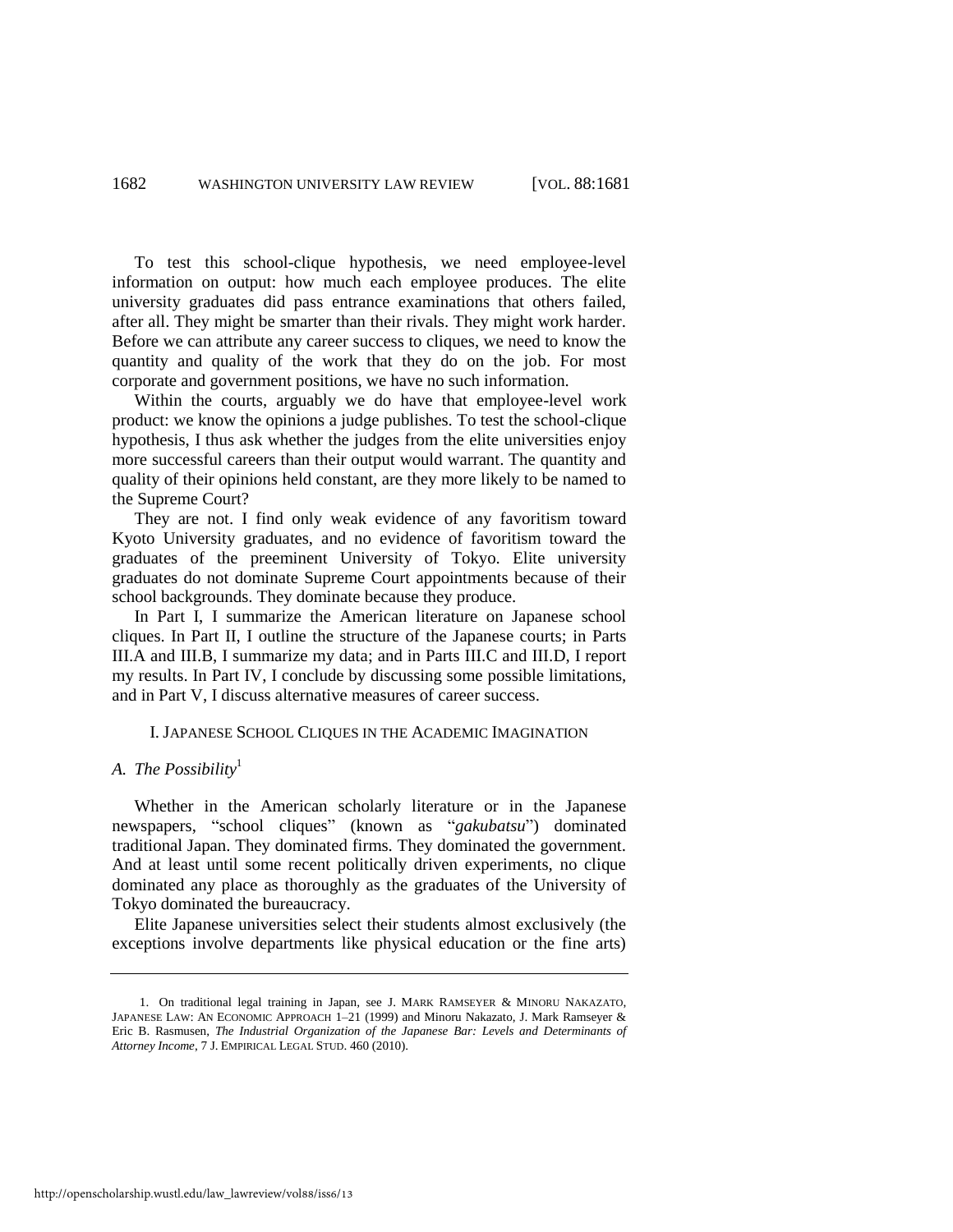through a blindly graded examination. Each school writes and administers its own. Some universities now cooperate on the first stage of an entrance examination. Even they, however, write their own distinctive—and determinative—second stage. Most universities write exams that test material mastered. A few (e.g., the University of Tokyo) write exams that test raw cognitive power.

Exam difficulty correlates with school prestige. The harder students find it to pass an exam, the higher everyone unofficially ranks the school. And the higher the rank, the more strongly employers compete to hire its graduates. Traditionally, the national University of Tokyo enjoyed preeminent status in nearly all academic departments. The national Kyoto University ranked second. A few national universities and private Tokyo-area schools filled the next tier.

According to American scholars (and commentators in the Japanese popular media), in the world beyond the university, the graduates of the elite schools look out for their own. They talk with each other. They mentor. They help. They lobby their employers to hire still more graduates. And they manipulate internal processes to promote fellow graduates over those from rival schools.

These school cliques, declares the late Berkeley and UC San Diego political scientist Chalmers Johnson, constitute "without question the single most important influence within the Japanese state bureaucracy. The cliques of university classmates are inseparable from bureaucratic life  $\ldots$   $\ldots$ <sup>32</sup> Among the schools, none allegedly "does cliques" more effectively than the University of Tokyo. Explains Johnson, "[i]n place of the term *gakubatsu*, some Japanese analysts prefer *Tōdaibatsu* (cliques of Tokyo University classmates) because of the predominance of Tokyo University graduates in the bureaucracy and in the upper echelons of the banking and industrial worlds."<sup>3</sup>

To observers like Johnson, the cliques rig not just initial hiring decisions but later career moves, too. "Tōdai classmates in and out of government keep in touch with each other," he writes.<sup>4</sup> Tribal through and through, they are nothing if not corrupt. "Once in the bureaucracy," declares Johnson, "the Tōdai group in an entering class in a ministry

<sup>2.</sup> CHALMERS JOHNSON, MITI AND THE JAPANESE MIRACLE: THE GROWTH OF INDUSTRIAL POLICY, 1925–1975, at 57 (1982).

<sup>3.</sup> *Id.* at 59.

<sup>4.</sup> *Id.* at 60.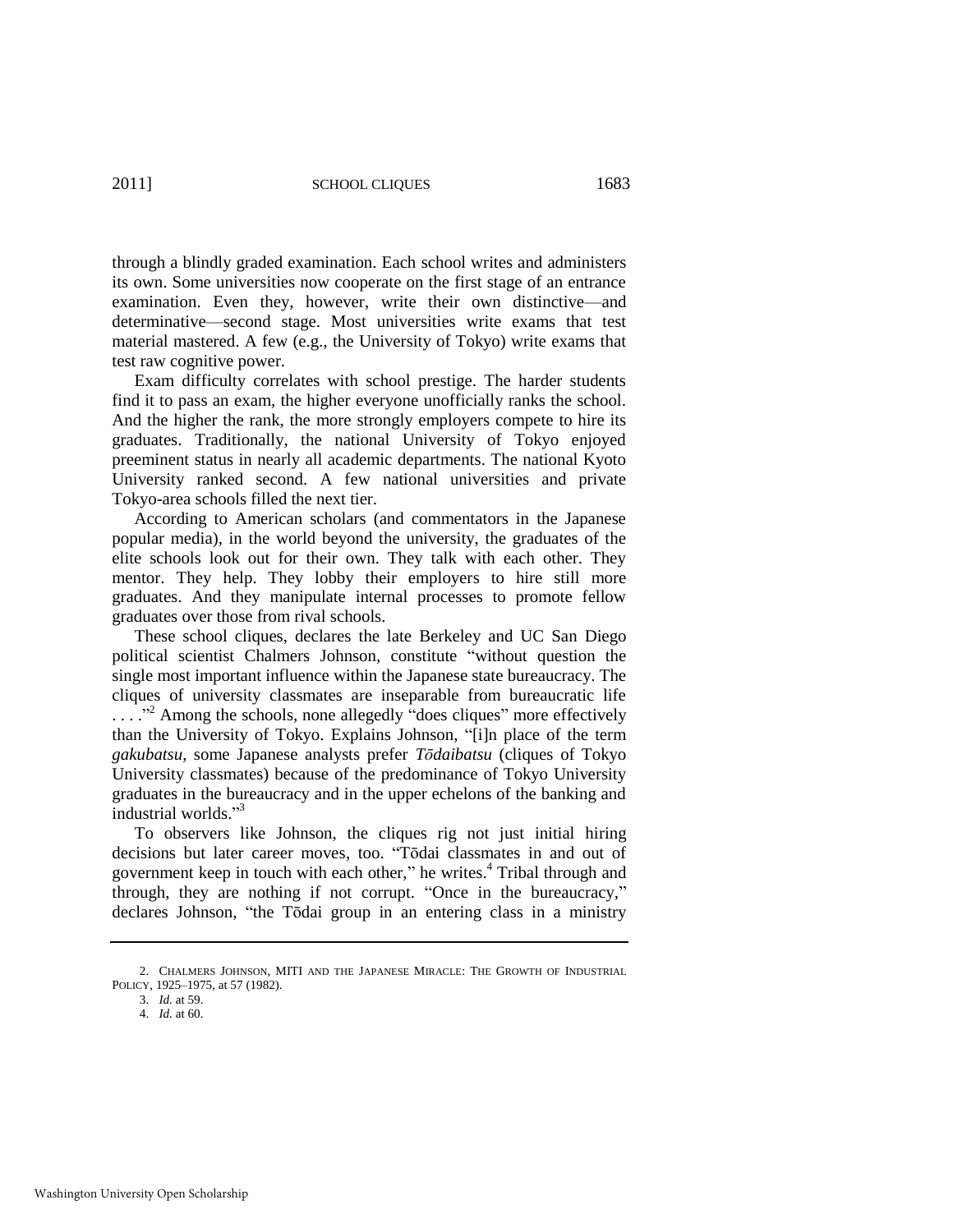works together to ensure that its members prosper and that others are frozen out of choice positions."<sup>5</sup>

The late University of Washington legal scholar Dan Henderson echoes Johnson: the University of Tokyo graduates are successful, tribal, and successful because they are tribal. They "respect and promote each other's interests," he explains.<sup> $\delta$ </sup> "[O]ne major irregularity evident in the high levels of the civil service is the favoritism (even clearer than in the hiring) shown for the Tokyo University (Tōdai) law graduates."<sup>7</sup> As evidence, he cites a study finding Tokyo graduates were "promoted faster (seven years on the average) and higher than law graduates from other universities."<sup>8</sup> As a consequence, "nearly 80 percent of the entire 'higher civil service'  $\dots$  are Tōdai graduates."<sup>9</sup>

Sociologist B.C. Koh confirms the fact that University of Tokyo graduates thrive. Within government bureaucracies, he writes, "the proportion of Tōdai graduates is correlated with position level. That is to say, the higher the position level, the greater the proportion of Tōdai graduates."<sup>10</sup> Or consider, he explains, the Universities of Tokyo and Kyoto as a group. "The two universities together account for seven in ten higher civil servants overall, and their share of the pot increases to 89 percent at the bureau-chief level and to 95 percent at the vice-ministerial  $\epsilon$  level."<sup>11</sup>

The courts constitute one such government bureaucracy, and many observers find similar cliques there. University of Tokyo cliques dominate the Ministry of Finance, and they allegedly dominate the courts. Among potential recruits, courts do seem to favor University of Tokyo graduates. In the private bar, fewer than 16% of all lawyers come from the University of Tokyo.<sup>12</sup> Of the 247 judges hired from 1959 to 1961, 23% were University of Tokyo graduates.<sup>13</sup>

- 8. *Id.*
- 9. *Id.*

- 11. *Id.* at 142.
- 12. Nakazato, Ramseyer & Rasmusen, *supra* not[e 1,](#page-2-0) at 471 tbl.3.
- 13. *See infra* Table 1.

<sup>5.</sup> *Id.* at 62.

<sup>6.</sup> DAN FENNO HENDERSON, FOREIGN ENTERPRISE IN JAPAN: LAWS & POLICIES 209 (1973).

<sup>7.</sup> *Id.* at 211.

<sup>10.</sup> B.C. KOH, JAPAN'S ADMINISTRATIVE ELITE 139–40 (1989).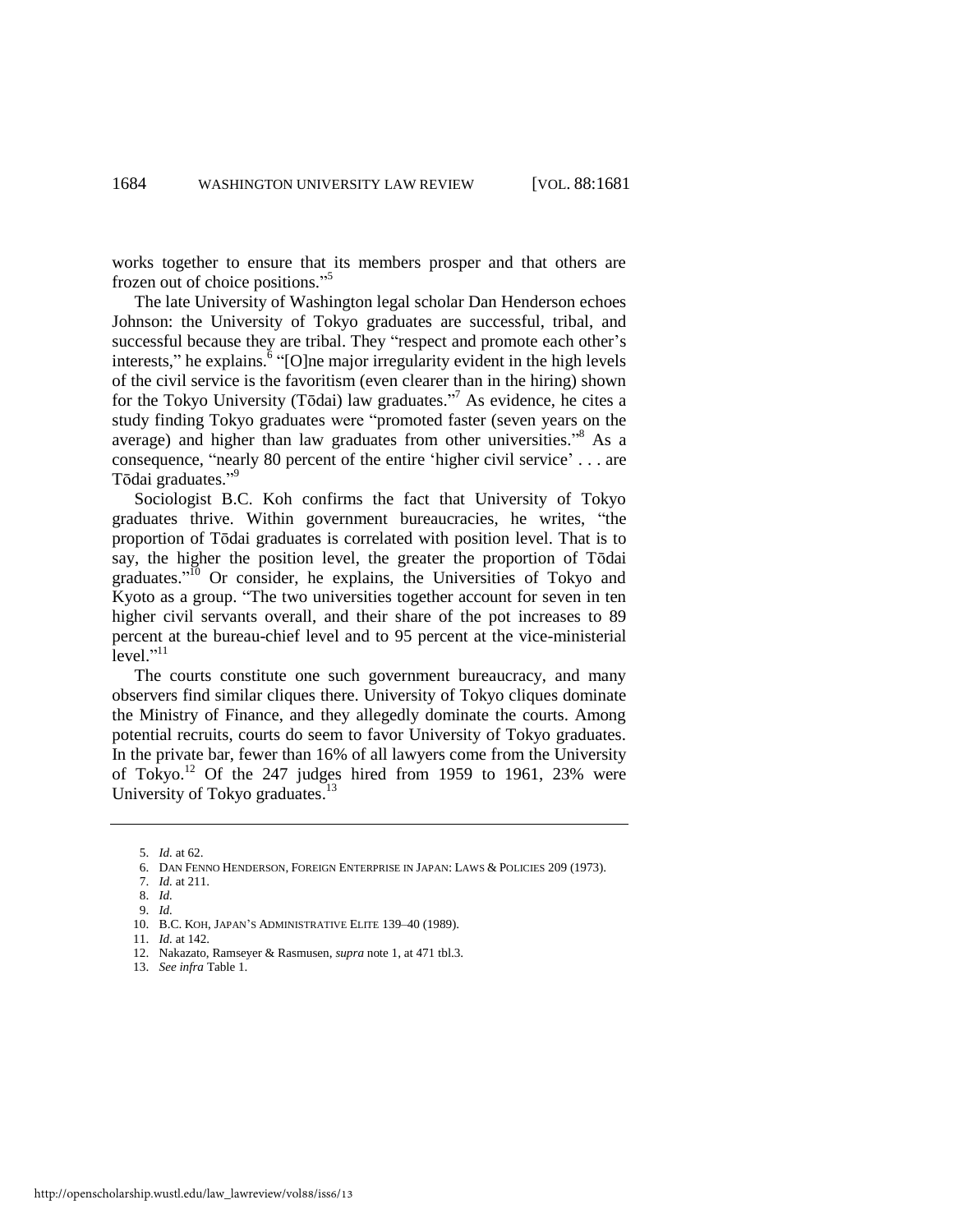### TABLE ONE: SELECTED SUMMARY STATISTICS (CLASSES OF 1959-61)<sup>14</sup>

*A. Means and Medians*:

|                         | n   | Min      | Mean   | Median   | Max    |
|-------------------------|-----|----------|--------|----------|--------|
| Tokyo U                 | 247 | $\Omega$ | .227   | $\Omega$ |        |
| Kyoto U                 | 247 | 0        | .174   |          |        |
| <b>Flunks</b>           | 245 | 0        | 4.131  | 3        | 31     |
| Low Flunks $(<3)$       | 245 |          | .371   |          |        |
| <b>TDC Start</b>        | 245 | $\Omega$ | .081   | 0        |        |
|                         |     |          |        |          |        |
| D Ct tenure             | 247 | $\Omega$ | 19.398 | 10.5     | 37.583 |
| <b>TDC</b> Tenure       | 247 | $\Omega$ | 3.277  | 2.0      | 20.417 |
|                         |     |          |        |          |        |
| D Ct Productivity       | 243 | $\Omega$ | 1.714  | 1.254    | 11.027 |
| <b>TDC</b> Productivity | 131 | $\Omega$ | 2.882  | 1.400    | 20.000 |
| Priv Rptr Prod'v        | 243 |          | .922   | .527     | 6.551  |
|                         |     |          |        |          |        |

*B. Correlation Coefficients (with p-values):* 

|                  |         |         |         | TDC          | DC     | TCD    | Priv Rp |
|------------------|---------|---------|---------|--------------|--------|--------|---------|
|                  | Tokyo U | Kyoto U | Flunks  | <b>Start</b> | Prod'y | Prod'v | Prod'v  |
| Tokyo U          | 1.00    |         |         |              |        |        |         |
| Kyoto U          | $-.25$  | 1.00    |         |              |        |        |         |
|                  | (0.00)  |         |         |              |        |        |         |
| Flunks           | $-.069$ | $-.030$ | 1.00    |              |        |        |         |
|                  | (0.28)  | (0.64)  |         |              |        |        |         |
| <b>TDC</b> Start | .158    | $-.019$ | $-.177$ | 1.00         |        |        |         |
|                  | (0.01)  | (0.77)  | (0.01)  |              |        |        |         |
| DC Prod'v        | .185    | $-.028$ | $-.176$ | .257         | 1.00   |        |         |
|                  | (0.00)  | (0.67)  | (0.01)  | (0.00)       |        |        |         |
| TDC Prod'y       | .161    | $-.012$ | $-.069$ | .142         | .843   | 1.00   |         |
|                  | (0.07)  | (0.89)  | (0.43)  | (0.11)       | (0.00) |        |         |
| Pr Rp Pr'y       | .189    | $-.003$ | $-.132$ | .252         | .893   | .778   | 1.00    |
|                  | (0.00)  | (0.96)  | (0.04)  | (0.00)       | (0.00) | (0.00) |         |
|                  |         |         |         |              |        |        |         |

14. *Sources:* HANREI TAIKEI [COMPENDIUM OF CASES] (Daiichi Hōki CD-ROM, 2010); ZEN SAIBANKAN KEIREKI SŌRAN [CAREER DATA ON ALL JUDGES] (Nihon minshu hōritsuka kyōkai, 4th ed. 2004).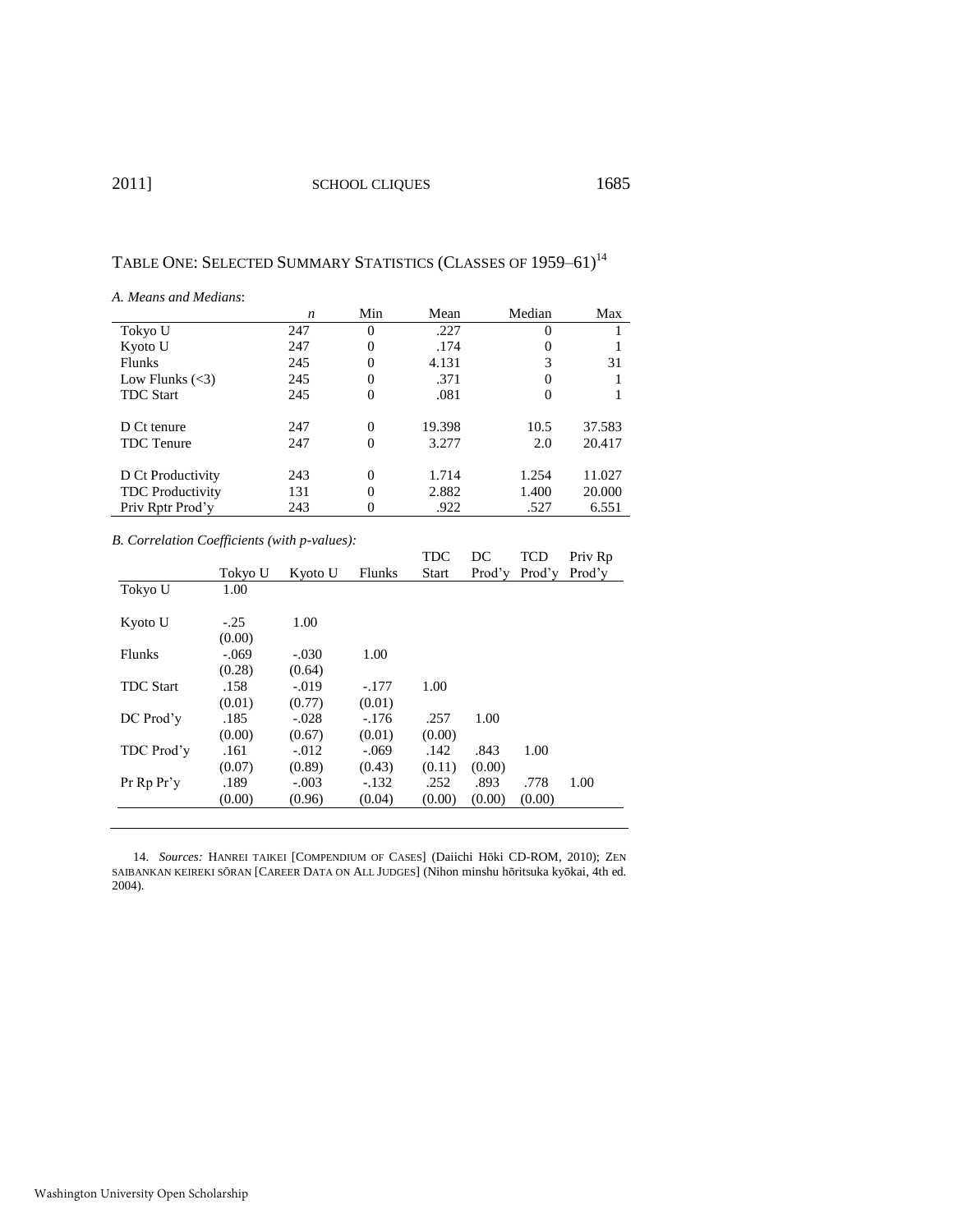<span id="page-6-0"></span>And once in the courts, Tokyo and Kyoto graduates rise quickly to favored posts.<sup>15</sup> They spend more time in Tokyo and less in the provinces. They spend more time in prestigious assignments and less in branch offices. They control more powerful administrative posts and climb the pay scale more quickly. Among the twenty lower-court judges educated after the war and promoted to the Supreme Court by 2002, twelve graduated from the University of Tokyo and six from Kyoto.<sup>16</sup> Washington University legal scholar David Law similarly notes (and the data confirm) that the prime candidates for the Supreme Court do tend to have attended the Universities of Tokyo or Kyoto. In the course of his discussion, Law focuses on the "grooming" that potential Supreme Court appointees undergo:

<span id="page-6-1"></span> At any given time, it will be possible to determine from [a given judge's] career to date whether he is a viable candidate for the Supreme Court. If he is in serious contention, he will have been groomed, or rewarded, with a series of assignments that place him firmly upon an elite career trajectory that would include many, if not most, of the following professional highlights. After compiling a distinguished academic career at the University of Tokyo (Todai) or Kyoto University (Kyodai), or possibly Chuo University, and achieving one of the top scores on the bar exam, he attends the LTRI and is then posted immediately or very soon thereafter to the Tokyo District Court. He will develop expertise in a particular area of law, be it civil, criminal, or administrative, and will at some point be tapped to serve as a law clerk, or *chōsakan*, at the Supreme Court.<sup>17</sup>

<sup>15.</sup> *See* J. MARK RAMSEYER & ERIC B. RASMUSEN, MEASURING JUDICIAL INDEPENDENCE: THE POLITICAL ECONOMY OF JUDGING IN JAPAN 12–13 (2003) [hereinafter RAMSEYER & RASMUSEN, JUDICIAL INDEPENDENCE]; J. Mark Ramseyer, *Predicting Court Outcomes Through Political Preferences: The Japanese Supreme Court and the Chaos of 1993*, 58 DUKE L.J. 1557, 1568 (2009) [hereinafter Ramseyer, *Predicting Court Outcomes*]; J. Mark Ramseyer, *Sex Bias in the Japanese Courts*, *in* EMPIRICAL STUDIES OF JUDICIAL SYSTEMS 2008, at 197, 202 (Kuo-Chang Huang ed., 2009) [hereinafter Ramseyer, *Sex Bias*]; J. Mark Ramseyer, *Talent Matters: Judicial Productivity and Speed in Japan*, 31 INT'L REV. L. & ECON. (forthcoming 2011) (draft dated Oct. 2010) (on file with the *Washington University Law Review*) [hereinafter Ramseyer, *Talent Matters*]; J. Mark Ramseyer & Eric B. Rasmusen, *The Case for Managed Judges: Learning from Japan After the Political Upheaval of 1993*, 154 U. PA. L. REV. 1879, 1890 (2006) [hereinafter Ramseyer & Rasmusen, *Managed Judges*].

<sup>16.</sup> ZEN SAIBANKAN KEIREKI SORAN [CAREER DATA ON ALL JUDGES] (Nihon minshu horitsuka kyokai, 4th ed. 2004).

<sup>17.</sup> David S. Law, *The Anatomy of a Conservative Court: Judicial Review in Japan*, 87 TEX. L. REV. 1545, 1557 (2009) (footnotes omitted).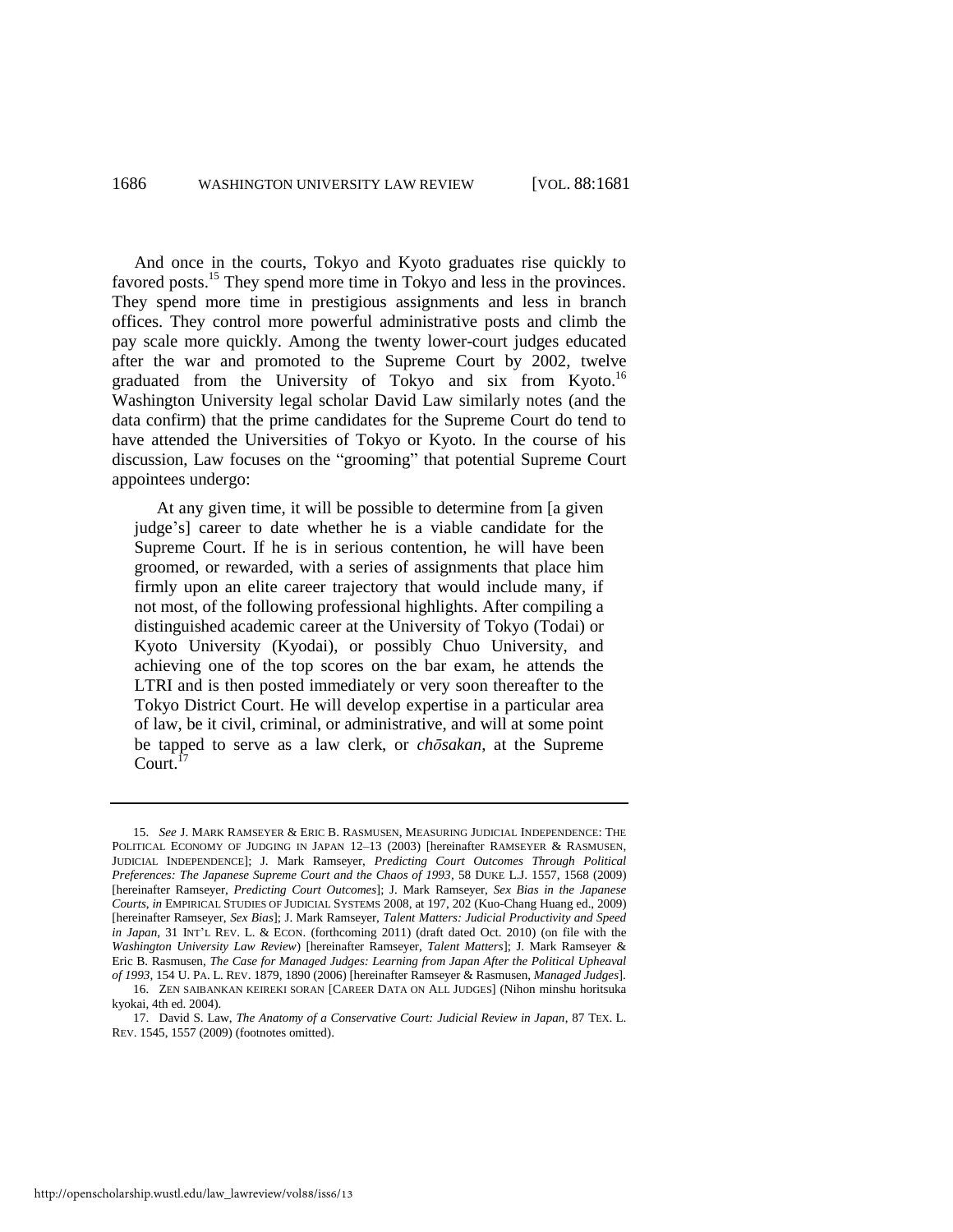Law then elaborates at length on the type of other assignments elite judges routinely receive.<sup>18</sup>

#### *B. The Puzzle*

But do University of Tokyo graduates really rig the system? Many University of Tokyo graduates do enjoy spectacularly successful careers. Yet many also bring a spectacular reservoir of talent. Given that talent, they would receive attractive job offers whether the hiring was rigged or not. They would succeed in internal promotion tournaments whether rigged or not. And in truth, observers have never shown that Tokyo graduates actually rig procedures to favor each other anyway. They show simply that they outperform their competitors. Journalists then find passed-over employees from other schools who announce that their University of Tokyo rivals manipulated the tournaments that they lost, and American scholars repeat the claims.

The point is obvious, but perhaps worth stressing: University of Tokyo students passed the most selective university exam in the country. Students do not pass it by accident. They pass it by combining extraordinarily high cognitive skills with a willingness to work relentlessly hard. They bring IQ and effort—and the two attributes are characteristics employers everywhere find valuable in the extreme.

As a result, the University of Tokyo graduates might simply do well because they are smart and work hard. They might do well on the job market because school cliques control hiring—but they might also do well because employers like smart and hard-working recruits. They might do well in the internal promotion tournaments because their clique controls the tournaments—but they might also do well because they outperform everyone else.<sup>19</sup>

Absent independent, employee-level data on work product, we cannot know. To tell whether cliques control hiring and promotions within Japanese organizations, we cannot rely on journalists. We cannot

<sup>18.</sup> *Id.*

<sup>19.</sup> Scholars in sociology and elsewhere have accumulated an impressive amount of scholarship consistent with the claim that employees tied to social networks are more productive than others. *See, e.g*., Mark S. Granovetter, *The Strength of Weak Ties*, 78 AM. J. SOC. 1360 (1973). Given both that judges work either alone or on three-judge panels, and that the assignment of cases to a judge within a given court is generally random, I do not see how ties to any social network would increase the productivity of a Japanese judge. This literature may well apply in some situations; I do not see why it would apply here.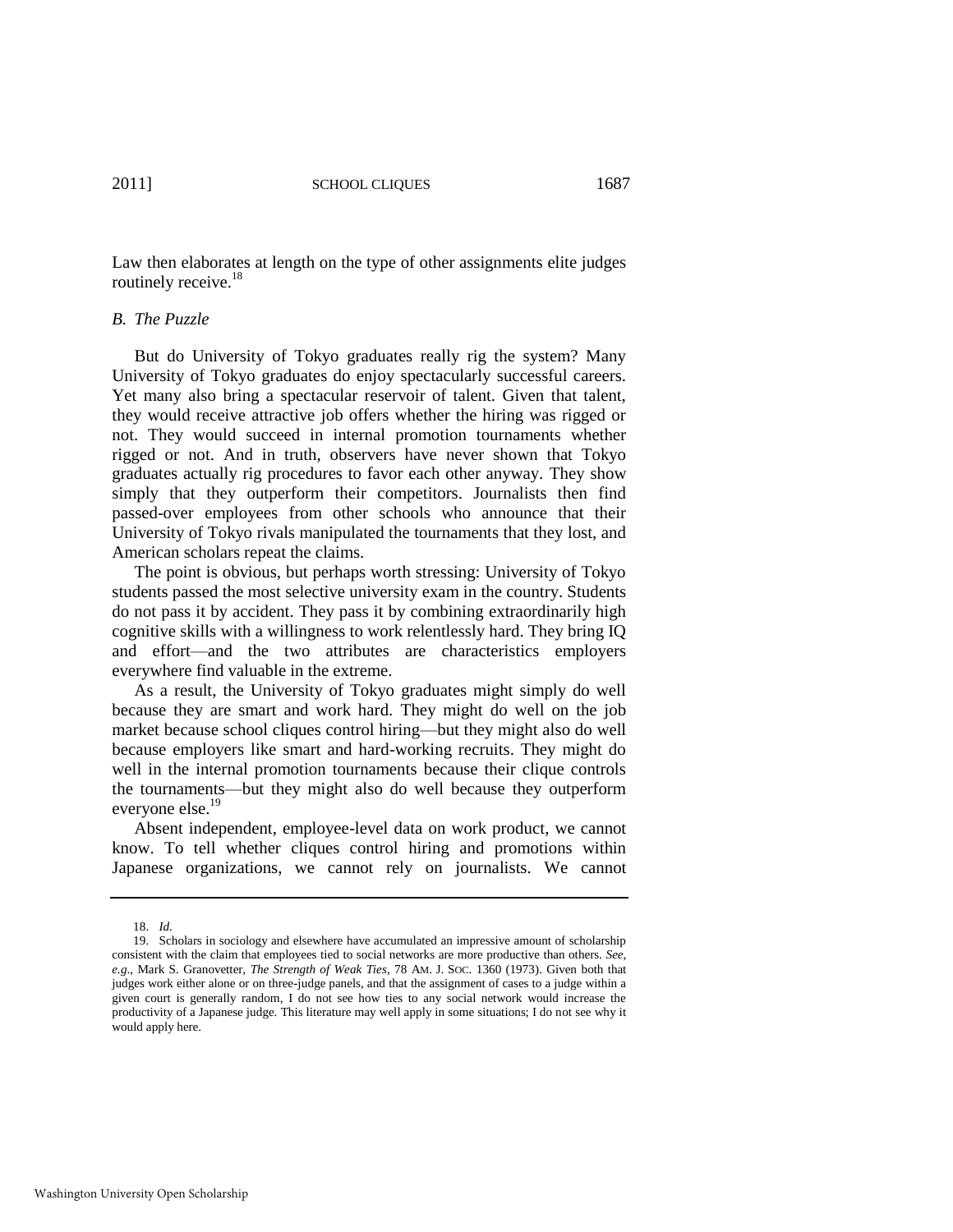interview employees who wanted the posts University of Tokyo graduates took.

Instead, to tell whether university cliques control organizations, we need independent evidence on the quality and quantity of work that the graduates of the various schools perform. For virtually all firms and agencies, we will have no information on the output of individual workers. What is more, once an employer promotes one worker beyond his rivals, the members of his cohort will not be performing the same work anyway.

#### *C. The Courts as a Test*

In the courts, however, we may indeed have the data we need to compare output across employees. Obviously, a government that rigs promotions in the Ministry of Finance will not necessarily rig them in the courts. Yet the empirical inquiry must start somewhere, and, in the courts, we arguably have the data we need to begin. A district judge is a district judge. He tries cases and decides them. Within any given district court (other than on specialized panels like intellectual property), he hears cases assigned to him randomly. The more able and hard working he is, the more cases he will handle and the less often he will be reversed.

From public records, I know the pace at which each Japanese judge climbs the career hierarchy. Generally, judges join the courts at the outset of their careers and stay until shortly before retirement age. From their job records, I can gauge their promotions.

Through other public records, I can also measure the quality and quantity of a judge's work. I know how many opinions the judge writes per year, and I know whether higher courts reverse them. The exercise raises obvious problems of selection bias (discussed in Part IV, below). But subject to several caveats, note that elsewhere, I similarly find that University of Tokyo graduates publish more opinions than graduates of other schools.<sup>20</sup>

#### II. THE JAPANESE COURT SYSTEM

Do judges who graduated from the University of Tokyo succeed in the career tournaments because their fellow graduates rig the administrative apparatus in their favor—as scholars like Johnson and Henderson imply? Or do they succeed because they out-perform everyone else? To test the hypotheses, I ask which judges cap their careers with appointments to the

<sup>20.</sup> Ramseyer, *Talent Matters*, *supra* note [15.](#page-6-0)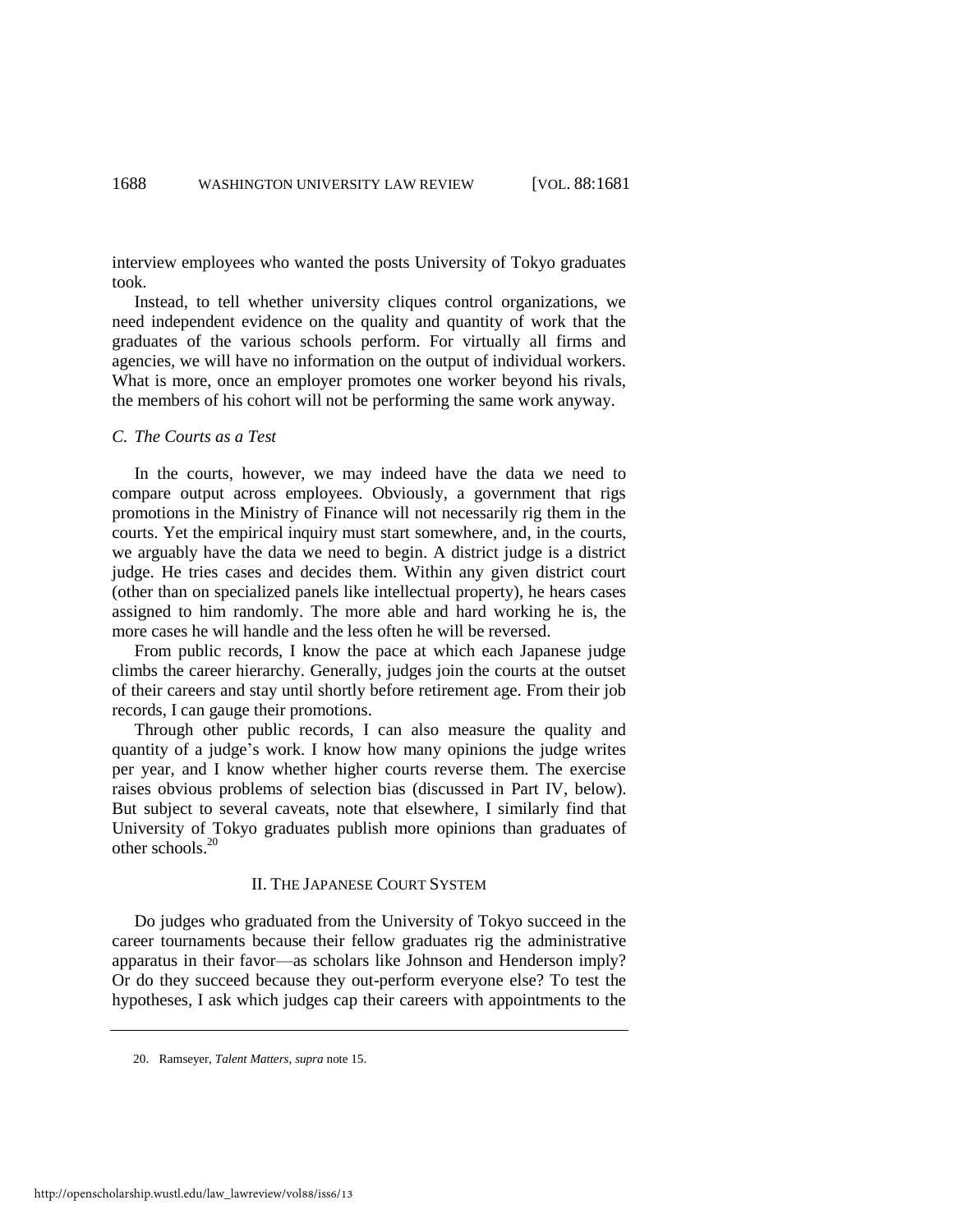2011] SCHOOL CLIQUES 1689

Supreme Court. I first collect information on the backgrounds, productivity, and careers of a cohort of judges. I then contrast those who eventually became Supreme Court Justices with those who did not.

To check the robustness of the results, in Part V, I use the data for three other purposes: (a) to contrast judges who became High Court presidents with those who did not, (b) to contrast judges who became district court chief judges with those who did not, and (c) to contrast the University of Tokyo graduates with the graduates of other universities among the fast-track judges who began their careers at the Tokyo District Court.

#### *A. Lower Courts*<sup>21</sup>

#### *1. Introduction*

Preliminarily, consider the architecture of the Japanese court system. Japanese judges work within a career bureaucracy. Where they toil, what they do, and how much they earn depend on how highly the officers in the court's administrative office, the Secretariat, regard their work (hence the claim that University of Tokyo graduates can rig the system). Those officers, in turn, are themselves career judges, albeit very successful ones. Of the many posts at which a career judge can spend some time, service in the Secretariat is one of the most prestigious.

The judges in the Secretariat select the new judges that the court will hire. Nominally, the Cabinet appoints the judges, but in fact the Cabinet relies on the Secretariat. The Secretariat chooses its new recruits immediately after they graduate from the one national law school, the Legal Research and Training Institute (LRTI). Although critics urge it to hire practicing lawyers, to date, it has seldom done so.

#### *2. Training*

The system by which students become lawyers, judges, and prosecutors recently changed in several ways. Because I compare judges who eventually became Supreme Court Justices with those who did not, I focus on judges hired several decades ago. As a result, the recent changes do not affect the discussion here.

<sup>21.</sup> This general introductory material is taken from RAMSEYER & RASMUSEN, JUDICIAL INDEPENDENCE, *supra* note [15,](#page-6-0) at 7–16; Ramseyer, *Predicting Court Outcomes*, *supra* note [15,](#page-6-0) at 1563–69; Ramseyer, *Sex Bias*, *supra* note [15,](#page-6-0) at 201; Ramseyer, *Talent Matters*, *supra* note [15;](#page-6-0) and Ramseyer & Rasmusen, *Managed Judges*, *supra* not[e 15,](#page-6-0) at 1881–89.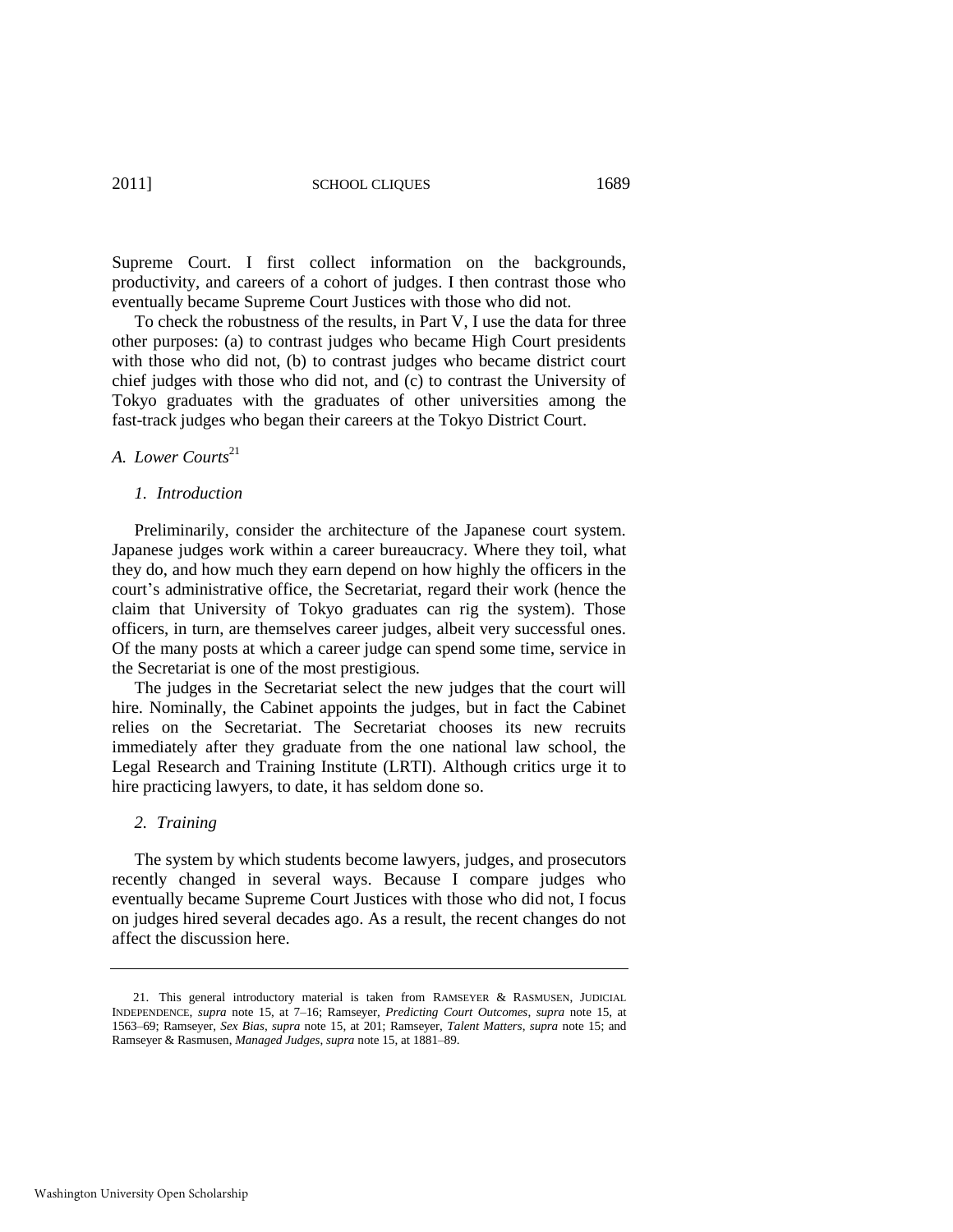The system goes as follows:

The LRTI . . . admits students on the basis of a (mostly blindly graded) annual examination. During the period in question (the system recently changed), the pass rate on this exam hovered below 3 percent. Most people who took it never passed, and those who did typically passed only after failing it five or six times first.

 Students in Japan who would become lawyers, judges, or prosecutors usually studied law as an undergraduate subject. They then took the entrance examination to the LRTI. If they passed, they studied there for two years (recently changed). Upon graduation, they took jobs in private practice, on the bench, or in the prosecutorial office. Those who never passed typically worked in the legal departments of the large corporations. $^{22}$ 

#### *3. District and High Courts*

"Most years, the Secretariat hire[s] 70 to 130 new judges a year. Over the course of their careers, these judges move[] through a series of appointments, generally at three-year intervals."<sup>23</sup> In the district courts, they hear cases alone, except for serious crimes, appeals from summary courts, and the more major civil cases. The latter group of cases they hear on three-judge panels.<sup>24</sup> Because court reporters disproportionately publish the more important cases, about two-thirds of the published opinions in district court civil cases involve three-judge panels.<sup>25</sup> The intermediate appellate courts are known as the high courts. These courts hear all cases as three-judge panels.<sup>26</sup> When judges hear cases on panels, the most senior judge structures the trial and determines the pace at which the panel will decide the case.<sup>27</sup>

―Virtually all [judges] spen[d] some time in courts considered undesirable, and virtually all also spen[d] time in coveted Tokyo or Osaka appointments. The more talented the judge, the more time he spen[ds] in urban courts‖ and prestigious administrative jobs like the Secretariat

<sup>22.</sup> Ramseyer, *Talent Matters*, *supra* not[e 15,](#page-6-0) at 3–4.

<sup>23.</sup> *Id.* at 4.

<sup>24.</sup> Saibansho ho [Courts Act], Law No. 59 of 1947, art. 26 (Japan).

<sup>25.</sup> This figure is based on cases decided in early 2000.

<sup>26.</sup> Saibansho ho [Courts Act], Law No. 59 of 1947, art. 18 (Japan).

<sup>27.</sup> Ramseyer, *Talent Matters*, *supra* not[e 15,](#page-6-0) at 11.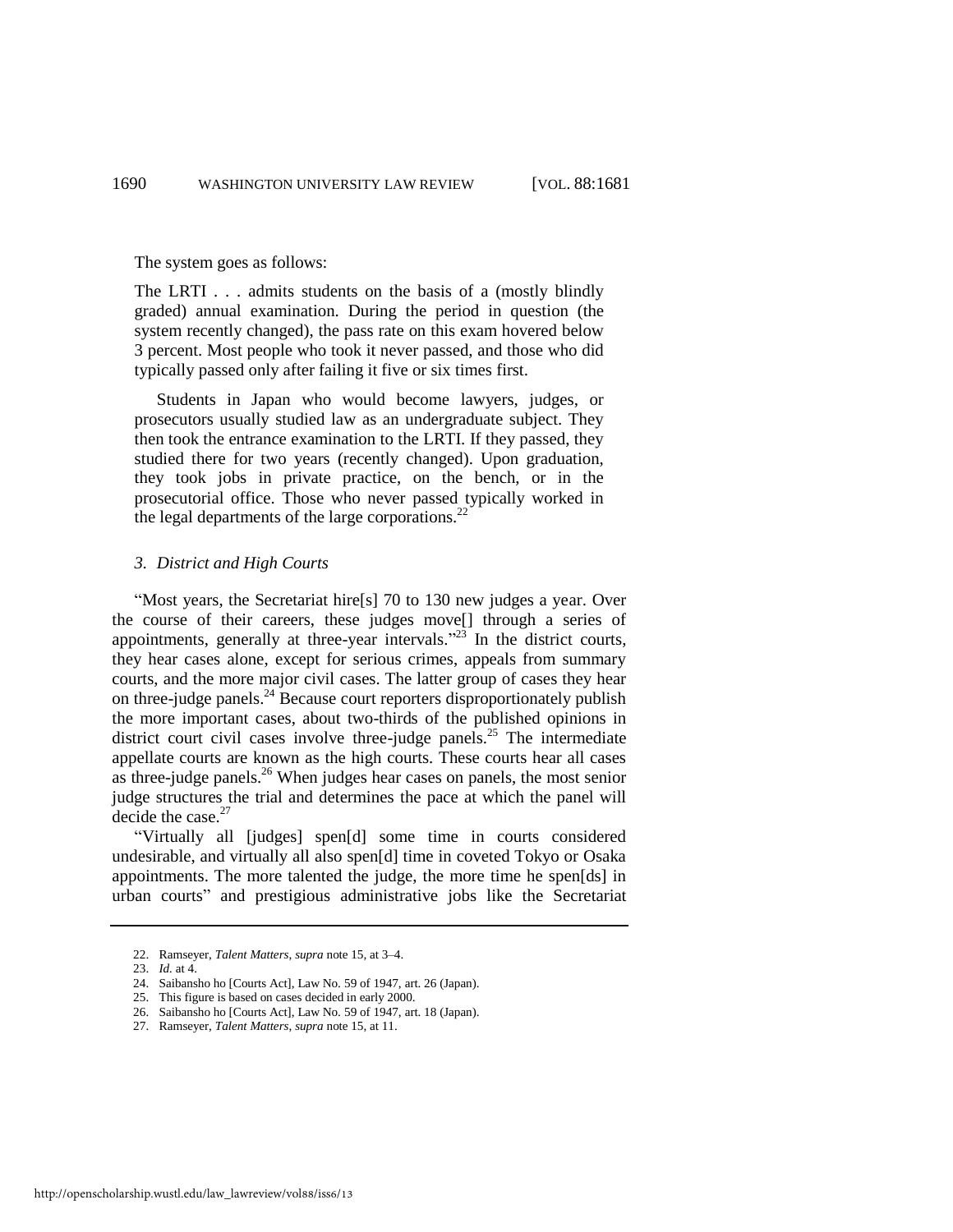itself.<sup>28</sup> The more ordinary his abilities, the more years he spends in undesirable courts.

Lower court judges face mandatory retirement at sixty-five. Shortly before turning sixty-five, a judge with respectable ability will typically find himself appointed chief judge to a district court. He will serve several years and then retire. A star will find himself appointed "president" (i.e., chief judge) of one of the seven high courts (i.e., intermediate appellate courts). A very select few will find themselves named to the Japanese Supreme Court. I discuss these appointments further in Part V.

#### **B.** Supreme Court<sup>29</sup>

Fifteen Justices serve on the Japanese Supreme Court. There, they hear cases either on five-judge panels or, exceptionally, en banc. They receive their appointments from the Prime Minister, usually when they are in their early sixties. They face retention elections from time to time, but no Justice has ever received a substantial negative vote. They serve until mandatory retirement at age seventy.

Of the fifteen Justices, by custom, the Prime Minister names five or six from the lower courts. The others bring backgrounds in the bureaucracy, the prosecutorial office, the bar, and the professoriate. Although lower court judges never write dissents, Supreme Court Justices may, but seldom do.

#### III. JUDICIAL PERFORMANCE

#### *A. Introduction*<sup>30</sup>

When the courts hire a new group of judges, the Secretariat can consult three types of information about each new hire's talent: (i) the selectivity of the university he attended; (ii) his year of birth, from which it can calculate how often he probably failed the LRTI exam; and (iii) the quality of his work product as reported by supervising judges, because LRTI students spend time as interns in the judiciary.

Traditionally, the Secretariat took those new judges that it considered most talented and appointed them to the Tokyo District Court for their first

<sup>28.</sup> *Id.* at 4.

<sup>29.</sup> For a fuller discussion of appointments to the Japanese Supreme Court, see HIROSHI ITOH, THE SUPREME COURT AND BENIGN ELITE DEMOCRACY IN JAPAN 197–240 (2010), and Ramseyer, *Predicting Court Outcomes*, *supra* not[e 15.](#page-6-0) 

<sup>30.</sup> *See generally* RAMSEYER & RASMUSEN, JUDICIAL INDEPENDENCE, *supra* note [15.](#page-6-0)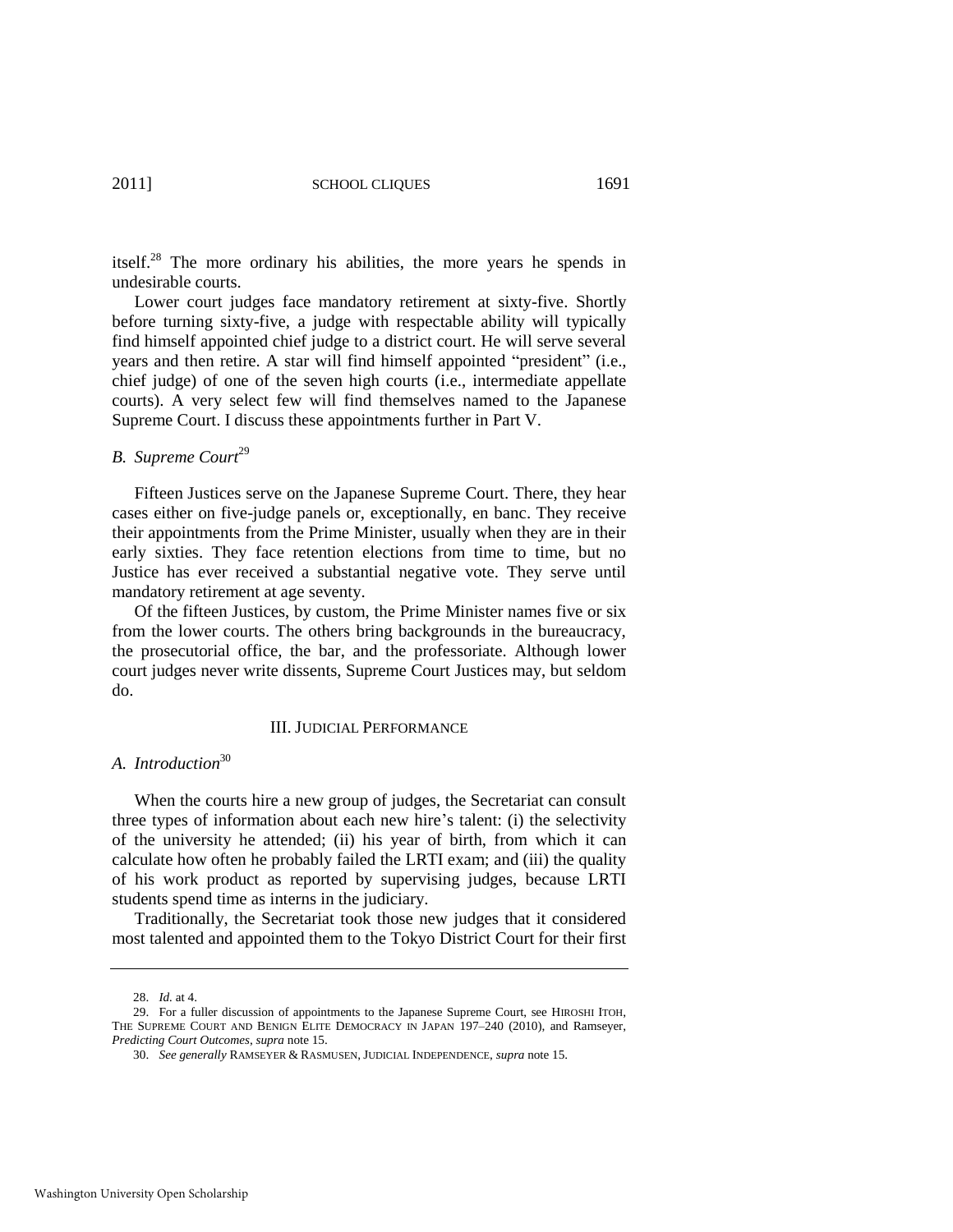three-year term (I consider this further in Part V.D.). Thereafter, it moved them through a variety of other courts and positions. As a result, an initial appointment to the Tokyo District Court signalled that the Secretariat had placed a judge on a "fast-track" within the courts.

I have some, but not all, of the information available to the Secretariat. For most (not all) judges, I know the university he attended (item (i)). I know a judge's age, and can estimate how often he failed the LRTI exam (item (ii)). And although I do not directly know the quality of his work product during his LRTI internship (item (iii)), I know where the Secretariat started him. Given that the Secretariat decides whether to start a judge at the Tokyo District Court on the basis of all three factors, I thus have an indirect measure even of a judge's performance at the LRTI.

#### *B. Data and Variables*

#### *1. Data*

I take the information on a judge's tenure, background, and appointments from the fourth edition of the *Zen saibankan keireki soran*  [*Career Data on All Judges*] (ZSKS), published by the *Nihon minshu horitsuka kyokai* in 2004.<sup>31</sup> The book is used routinely by observers of the Japanese courts. I know of no claims of systematic bias and no evidence of significant inaccuracies.

<span id="page-12-0"></span>I obtain information on judicial output from the *Hanrei taikei*, the electronic database maintained by the Daiichi Hōki firm. Like Westlaw and Lexis, *Hanrei taikei* provides all published opinions in electronic form.<sup>32</sup> Some of those opinions originally appeared in private commercially published reporters like the *Hanrei jihō* and *Hanrei taimuzu*. Others appeared in reporters published by the courts.

Japanese district court judges write an opinion in all cases they decide. However, they do not decide all cases they handle, and the reporters do not publish all opinions they write. In 2000, for example, district court judges cleared about  $1,194,000$  civil cases.<sup>33</sup> Of those, about  $187,000$  were "litigation" cases.<sup>34</sup> Judges wrote decisions (*hanketsu*) in 80,542 of those

<span id="page-12-2"></span><span id="page-12-1"></span><sup>31.</sup> *See* ZEN SAIBANKAN KEIREKI SORAN, *supra* not[e 16.](#page-6-1)

<sup>32.</sup> HANREI TAIKEI [ALL JUDICIAL CASES] (Daiichi Hōki CD-ROM, 2010).

<sup>33.</sup> SHIHO TOKEI NEMPO, 1–MINJI, GYOSEI HEN [ANNUAL REPORT OF JUDICIAL STATISTICS, 1– CIVIL AND ADMINISTRATIVE], at tbl.1 (Saiko saiban sho jimu so kyoku, 2005).

<sup>34.</sup> *Id.*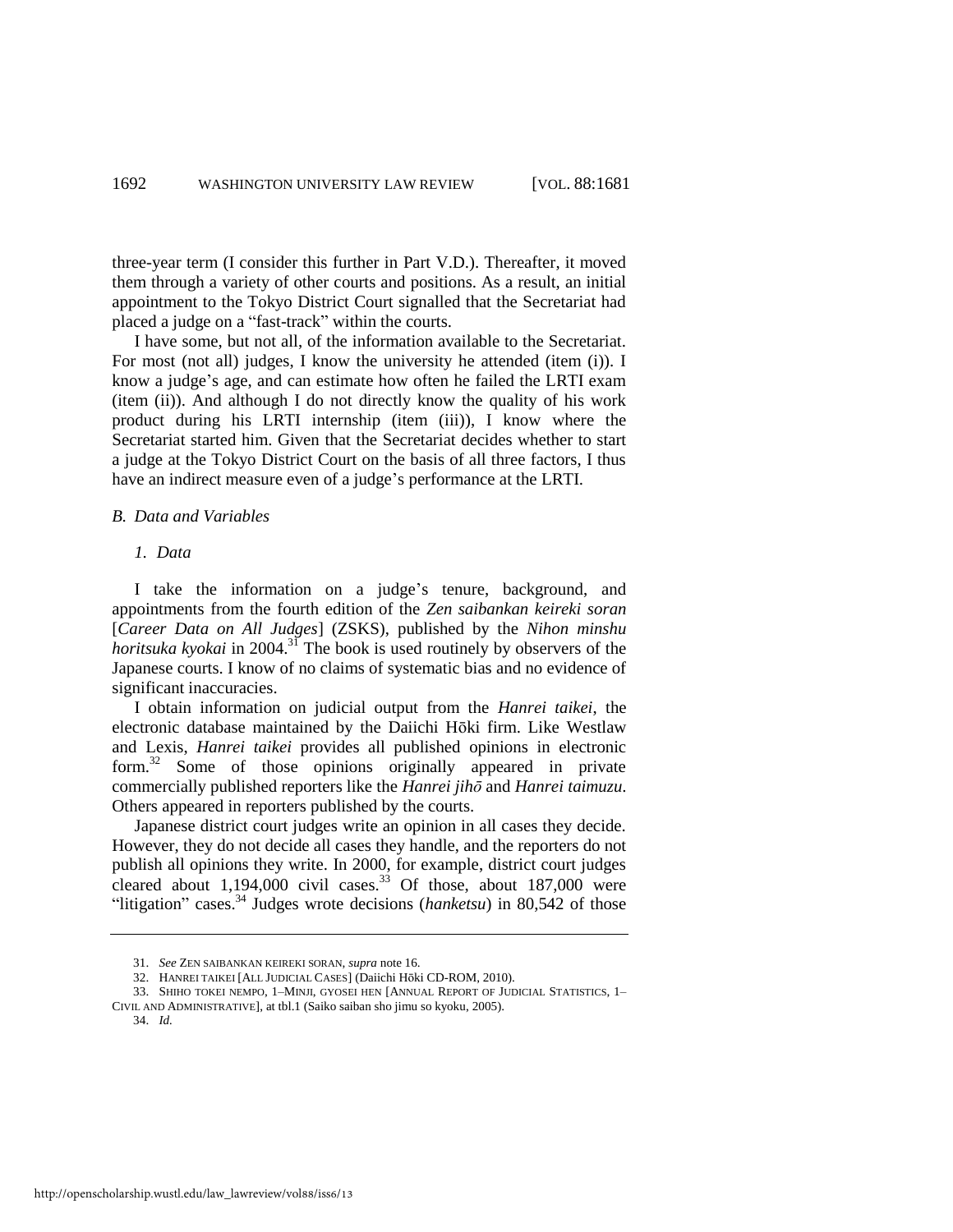civil litigation cases,<sup>35</sup> and the *Hanrei taikei* compiled 1,447 of the civil decisions.<sup>36</sup>

To obtain a cohort that reached retirement age by the publication of the fourth edition of the ZSKS in 2004, I examine all judges from the LRTI classes of 1959, 1960, and 1961. Note that a judge who turned twenty-four in 1960 would reach age sixty-five in 2001. Because this group produced only three Supreme Court Justices, I add career and productivity information on the four Justices appointed from the adjacent classes of 1957–58 and 1962–63.

Acquiring the information on the reversal rates and the time from filing to judgment for a judge's opinions involves a more labor-intensive process. Accordingly, I collect this information only on judges from the LRTI class of 1960.

Of the 247 judges in the classes of 1959–61 on which data is available, seven were women. None of the women were appointed to either the Supreme Court or the presidency of a high court. One served as chief judge to a district court. Although I include information on these women in this article, I do not focus on the implications of a judge's sex on his or her promotion. Instead, I discuss that issue in more detail in another Article.<sup>37</sup>

#### *2. Variables*

UNIVERSITY OF TOKYO: 1 if a judge graduated from the University of Tokyo, 0 otherwise.

KYOTO UNIVERSITY: 1 if a judge graduated from the Kyoto University, 0 otherwise.

OTHER UNIVERSITY: 1 if a judge did not graduate from either the University of Tokyo or Kyoto University, 0 if he did.

FLUNKS: the number of times a judge failed the entrance examination to the LRTI, estimated from his year of birth.

LOW FLUNKS: 1 if FLUNKS is 2 or fewer, 0 otherwise.

TDC START: 1 if a judge began his career at the Tokyo District Court, 0 otherwise.

SEX: 1 if a judge is male, 0 if female.

PRODUCTIVITY: the number of district court opinions published by a

<sup>35.</sup> SHIHO TOKEI NEMPO, 1–MINJI, GYOSEI HEN [ANNUAL REPORT OF JUDICIAL STATISTICS, 1– CIVIL AND ADMINISTRATIVE], at tbl.20 (Saiko saiban sho jimu so kyoku, 2000).

<sup>36.</sup> *See supra* not[e 32.](#page-12-0) 

<sup>37.</sup> Ramseyer, *Sex Bias*, *supra* not[e 15.](#page-6-0)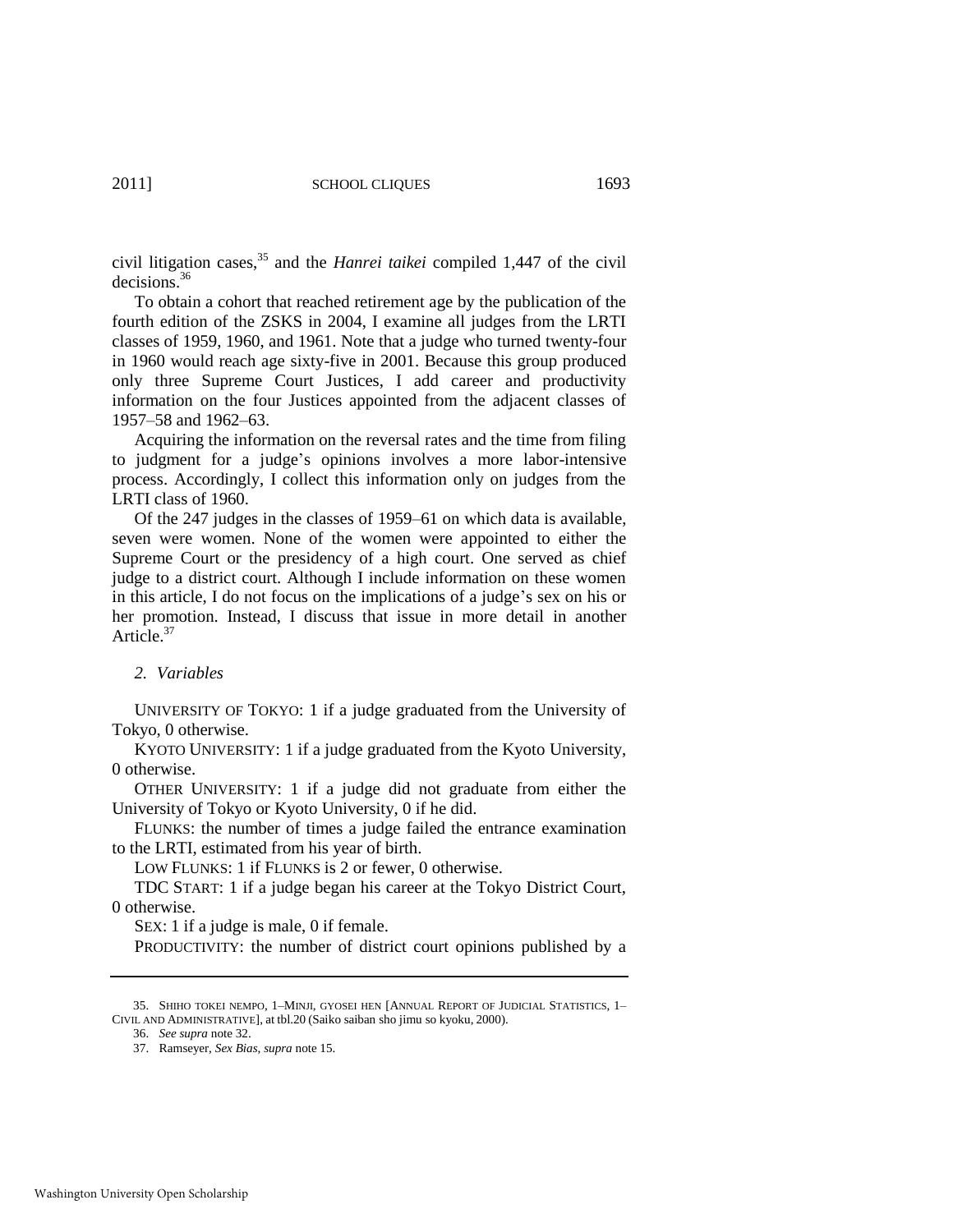judge (both single-authored cases and those decided by three-judge panels), divided by the number of years he served on a district court.

TDC PRODUCTIVITY: the number of Tokyo District Court opinions published by a judge (both single-authored cases and those decided by three-judge panels), divided by the number of years he served on the Tokyo District Court.

PRIV RPTR PRODUCTIVITY: the number of district court opinions published by a judge (both single-authored cases and those decided by three-judge panels) in one of the two principal private law reporters (the *Hanrei jihō* or the *Hanrei taimuzu*), divided by the number of years he served on a district court.

TIME-TO-JUDGMENT: the number of years from the year a case is filed to the year of the district court decision (LRTI class of 1960 only).

REVERSAL RATE: the number of published opinions reversed by a higher court (in whole or in part), divided by the number of opinions published (LRTI class of 1960 only).

I include selected summary statistics in Table One.

#### *C. Determinants of Productivity*

#### *1. Talent*

Consider the proposition: (a) If universities, the LRTI, and the Secretariat select students, lawyers, and judges for intelligence and effort, (b) if smarter and hard-working judges work more productively than others, and (c) if those smarter and harder working judges do not disproportionately promote out-of-court settlements, then UNIVERSITY OF TOKYO, KYOTO UNIVERSITY, FLUNKS, and TDC START should correlate with measured PRODUCTIVITY. They do. Table one shows that the correlation between PRODUCTIVITY and each of the four measures is .19, - .03, -.18 and .26, with each significant at the 1% level other than KYOTO UNIVERSITY.

Because of the low pass rate on the LRTI exam, most applicants never passed, and those who did pass did so only after many tries. One who passed while still in college would graduate from the LRTI at age twentyfour. Among the 247 judges hired from 1959 to 1961, only ten managed this feat. Fifty passed on their second try, and thirty-one passed on their third.

Students who pass selective university admissions tests also tend to pass the LRTI exam. Of the 247 judges hired from 1959 to 1961, fifty-six attended University of Tokyo and forty-three attended Kyoto University.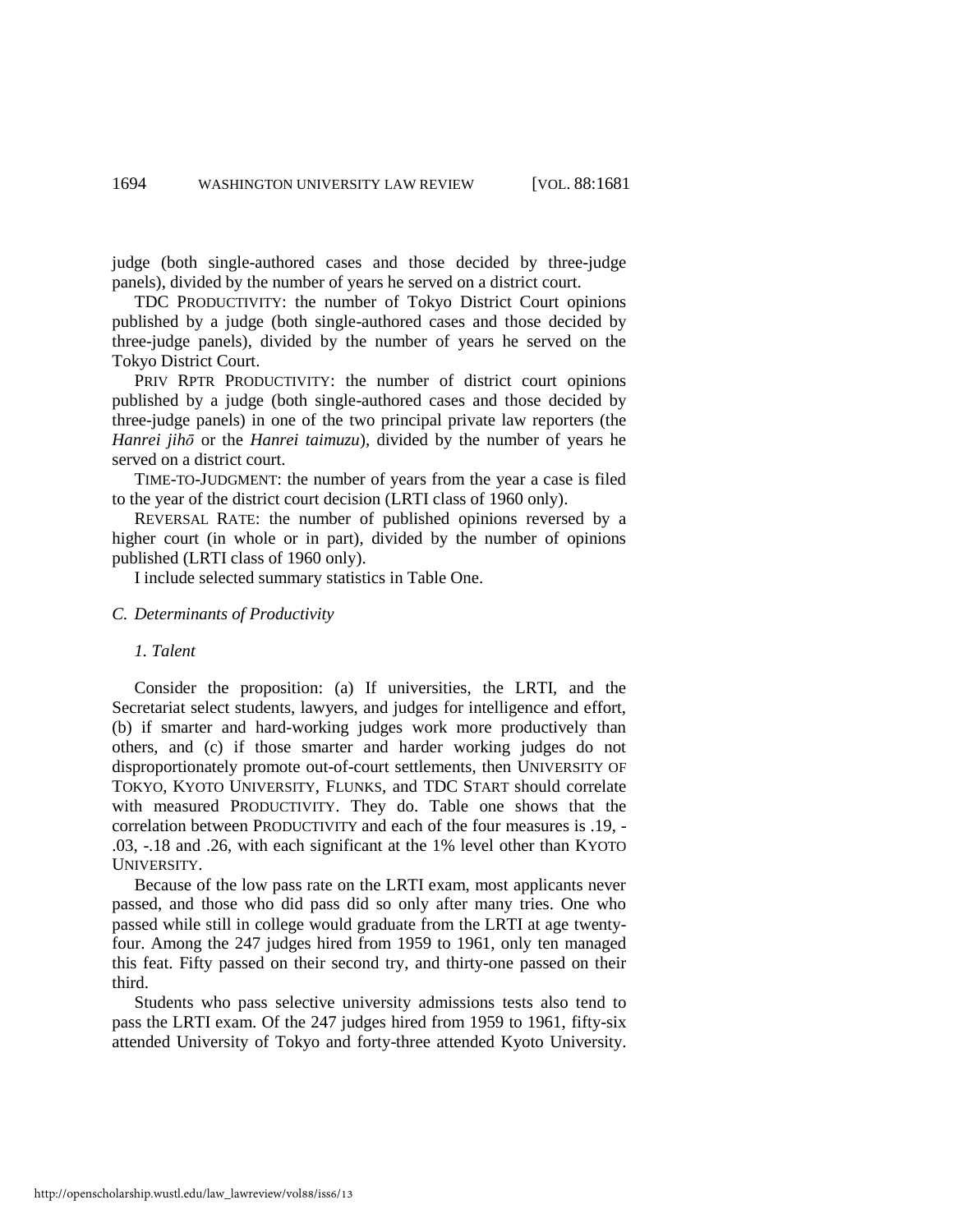2011] SCHOOL CLIQUES 1695

The University of Tokyo graduates failed the LRTI exam 3.70 times, the Kyoto University graduates 3.91 times, and the other judges 4.36 times. The difference between the two elite schools and the others is significant at the 10% level. In the private sector, lawyers typically failed it 6.57 times.<sup>38</sup> Of the ten judges who passed the exam on their first try, half had attended one of the two elite schools. Of the sixty judges who passed it on one of their first two tries, 53% had attended one of the two.

Of the judges in these 1959–61 classes, twenty started their careers at the Tokyo District Court (the fast track). Among these Tokyo-starters, 45% had attended University of Tokyo and 15% had attended Kyoto University (the overrepresentation of University of Tokyo graduates is significant at the 1% level). The Tokyo District Court starters failed the LRTI exam 2.10 times; the rest failed it 4.31 times (the difference is significant at the 1% level).

In Table Two Regression (1), I regress (through probit) an initial appointment to the Tokyo District Court on a judge's university, and on the number of times he failed the LRTI exam. As the numbers above suggest, graduates of the University of Tokyo and judges who failed the LRTI exam the fewest times were most likely to start with one of these fast-track appointments to the Tokyo District Court.

The seven women in the classes of 1959–61 failed the LRTI exam a mean 4.43 times; none passed the LRTI exam on one of their first two tries. One had attended the University of Tokyo, and one had attended Kyoto University. None began her career at the Tokyo District Court.

#### *2. Predicting Productivity*

#### *a. Basic Results*

If the university and LRTI examinations measure cognitive abilities and levels of effort relevant to a judge's work (and if talented judges do not settle rather than decide cases), then—as noted immediately above the more talented judges (measured by these variables) should publish substantially more opinions. They do.<sup>39</sup> University of Tokyo graduates publish more than one-and-a-half times as many opinions as the others.

<sup>38.</sup> Nakazato, Ramseyer & Rasmusen, *supra* not[e 1,](#page-2-0) at 474.

<sup>39.</sup> Using a different data set and focusing on the most senior judge of a panel (the judge with the responsibility for trial management), Ramseyer finds that judges from elite university backgrounds and judges who passed the LRTI exam quickly publish substantially more opinions than the others. Ramseyer, *Talent Matters*, *supra* not[e 15.](#page-6-0)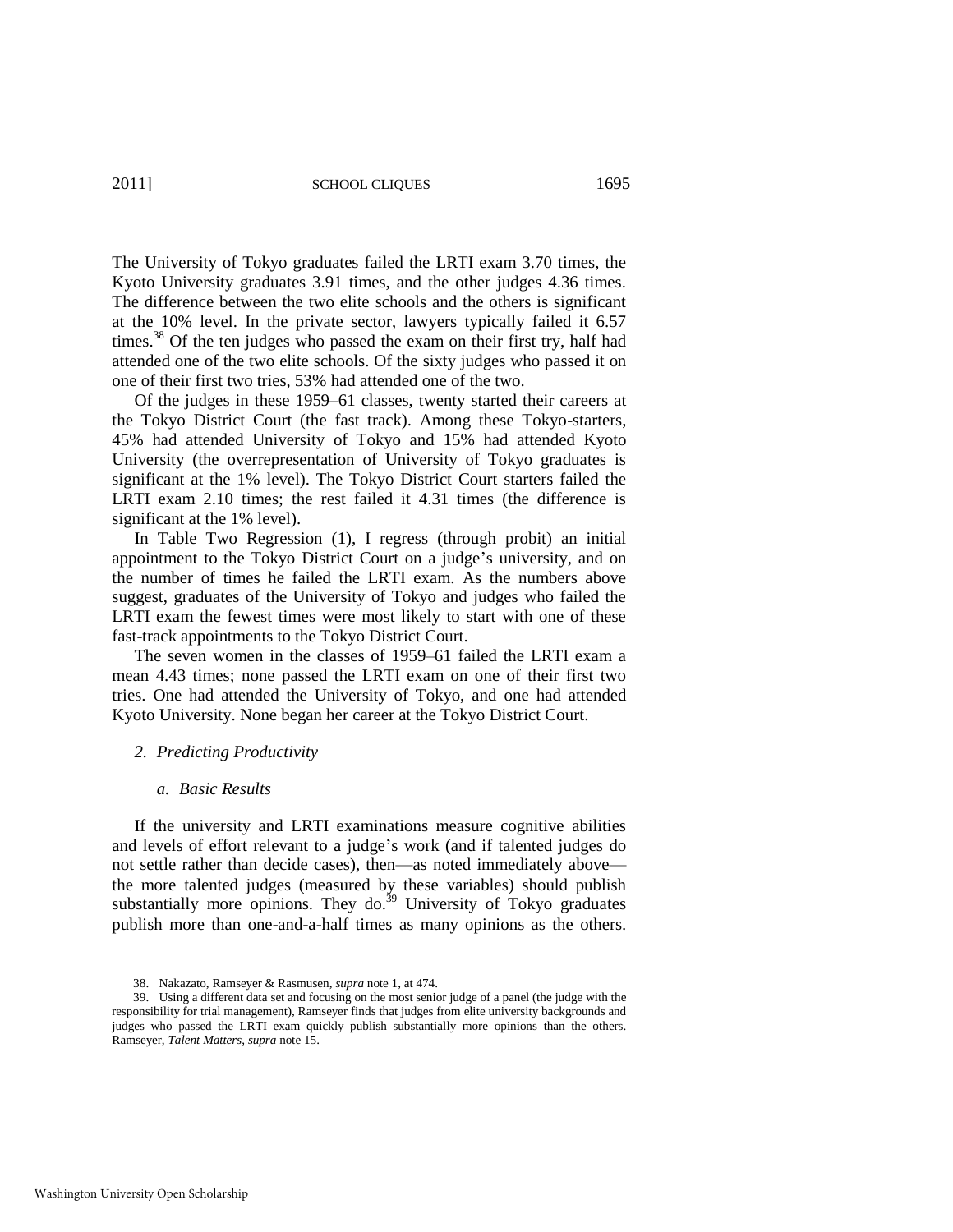| A. Regressions:  |            |            |              |            |            |
|------------------|------------|------------|--------------|------------|------------|
|                  | (1)        | (2)        | (3)          | (4)        | (5)        |
|                  | First      |            | Dist Court   | <b>TDC</b> | Priv Rptr  |
|                  | TDC        |            | Productivity | Prod'v     | Prod'y     |
|                  |            |            |              |            |            |
| Tokyo U          | $.077**$   | $.868***$  | $.742**$     | 1.210      | .476***    |
|                  | (2.08)     | (2.92)     | (2.50)       | (1.59)     | (2.59)     |
| Kyoto U          | $-.0007$   | .173       | .152         | .309       | .177       |
|                  | (0.02)     | (0.52)     | (0.46)       | (0.29)     | (0.87)     |
| <b>Flunks</b>    | $-.020***$ | $-.087**$  | $-.070**$    | $-.013$    | $-.031$    |
|                  | (2.93)     | (2.50)     | (2.01)       | (0.10)     | (1.42)     |
| <b>TDC</b> Start |            |            | 1.149***     | 1.064      | .698***    |
|                  |            |            | (2.74)       | (1.12)     | (2.68)     |
| $\boldsymbol{n}$ | 245        | 209        | 209          | 122        | 209        |
| Regression       | Probit     | <b>OLS</b> | <b>OLS</b>   | <b>OLS</b> | <b>OLS</b> |
| Adj/Pseudo $R^2$ | 0.13       | 0.06       | 0.09         | 0.00       | 0.08       |

TABLE TWO: PREDICTING FIRST APPOINTMENT AND PRODUCTIVITY<sup>40</sup>

*Notes*: Regression (1) gives the marginal effects of a probit regression. The parenthetical number below the coefficient gives the absolute value of the *t* or *z* statistics. \*\*\*, \*\*, \*: statistically significant at the 1, 5, and 10 percent levels, respectively.

The judges are from the classes of 1959–61 only, and Regressions (2) through (5) include only those judges who stayed on the bench at least ten years.

All regressions include a constant term.

*B. Selected Summary Statistics (Classes of 1959–61):* 

|                     | Mean<br>DC Prod'v | Mean<br>TDC Prod'v | Mean<br>Priv Rptr Prod'v |
|---------------------|-------------------|--------------------|--------------------------|
| Tokyo U grads       | 2.30              | 3.75               | 1.29                     |
| Kyoto U grads       | 1.61              | 2.77               | 0.92                     |
| Low Flunks          | 2.13              | 3.34               | 1.11                     |
| <b>TDC</b> Starters | 3.20              | 4.10               | 1.82                     |
| Other University    | 1.41              | 2.42               | 0.78                     |
|                     |                   |                    |                          |

40. *See supra* Table 1.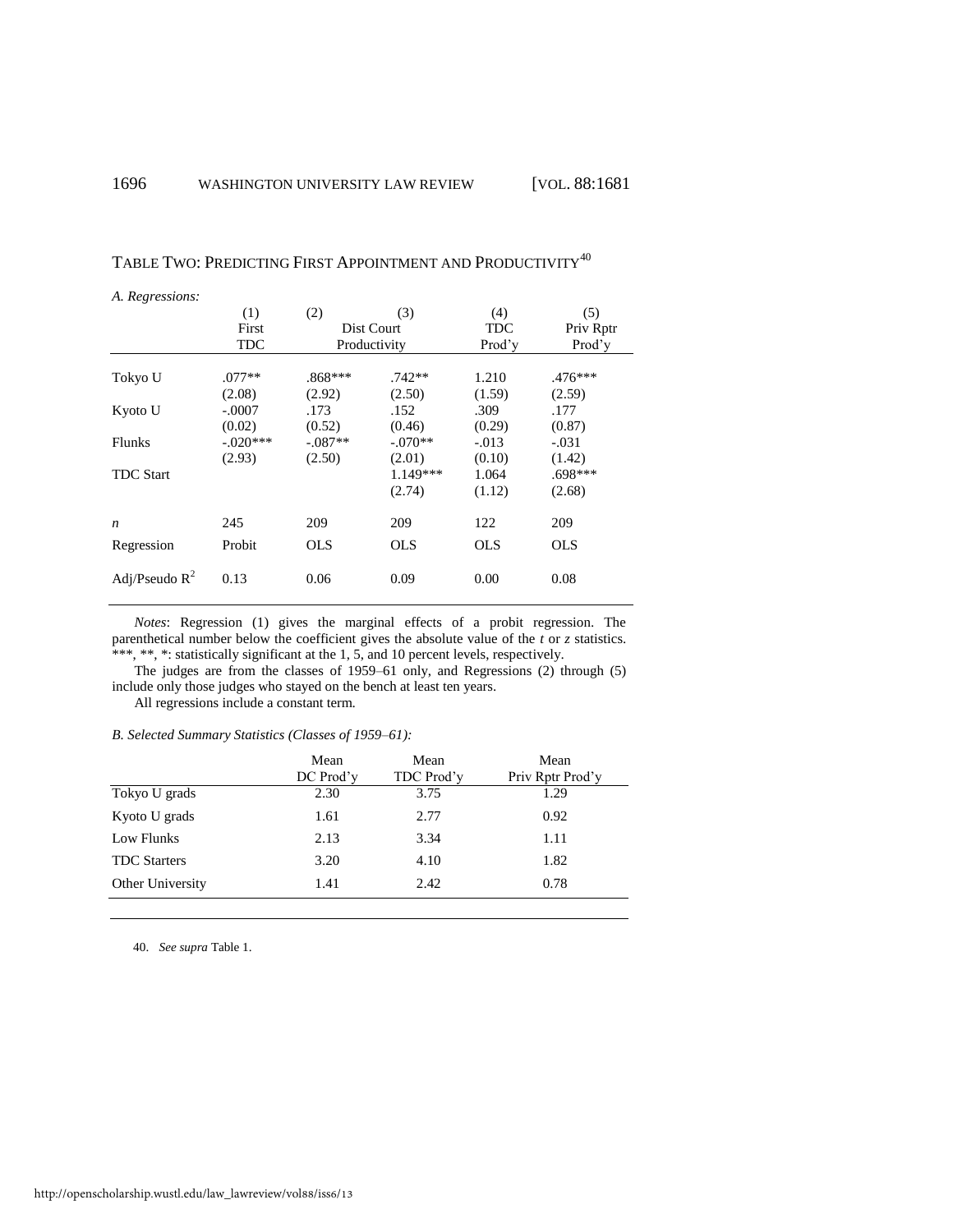More specifically, among the 1959–61 judges, Tokyo graduates published 2.30 opinions per year on the district court bench, while the rest published 1.54, as shown in Table Two (the difference is significant at the 1% percent level). Kyoto University graduates published 1.61 opinions per year (the difference is not significant).

Those who passed the LRTI exam on one of their first three tries published 2.13 opinions, while the others published 1.47 (the difference is significant at the 1% level). Those who started at the Tokyo District Court published 3.20 opinions, while the others published 1.58 (again significant at the 1% level). Parenthetically, note that men published 1.75 opinions per year, while women published 0.58 (significant at the 10% level).

In Table Two Regressions (2) and (3), I regress PRODUCTIVITY on these various background characteristics. TOKYO U, FLUNKS, and TDC START is each strongly significant.

### *b. Robustness Check I* 41

Perhaps, however, the higher publication rates for these elite judges reflect not their talent but their post. The logic proceeds in two steps. First, perhaps the Secretariat disproportionately appoints its favored judges (favored for whatever reason) to Tokyo. University of Tokyo graduates in the 1959–61 classes did spend a mean 4.84 years in the Tokyo District Court, for example, while the others spent only 2.81 years (the difference is significant at the 1% level).

Second, perhaps litigants disproportionately file the most newsworthy cases in the big cities. If so, then the case reporters will disproportionately publish cases from Tokyo. The 1959–61 judges did publish 2.88 opinions per year when in the Tokyo District Court, but only 1.71 opinions per year in district courts generally.<sup>42</sup> If the Secretariat appointed its most favored judges to Tokyo and the Tokyo courts heard the most interesting cases, then PRODUCTIVITY would correlate with the indices of favor even if the favored judges wrote no more opinions than anyone else.

This counterhypothesis does not hold. The judges with the conventional measures of talent published more opinions than the others, even within the Tokyo District court. Again, University of Tokyo graduates published one-and-a-half times as many opinions as the others, even if I limit the sample to judges serving on the Tokyo District Court.

<sup>41.</sup> I use the same test, and obtain the same result, in an earlier study based on a completely separate data set of medical malpractice opinions. *See* Ramseyer, *Talent Matters*, *supra* not[e 15.](#page-6-0) 

<sup>42.</sup> *See supra* Table 1.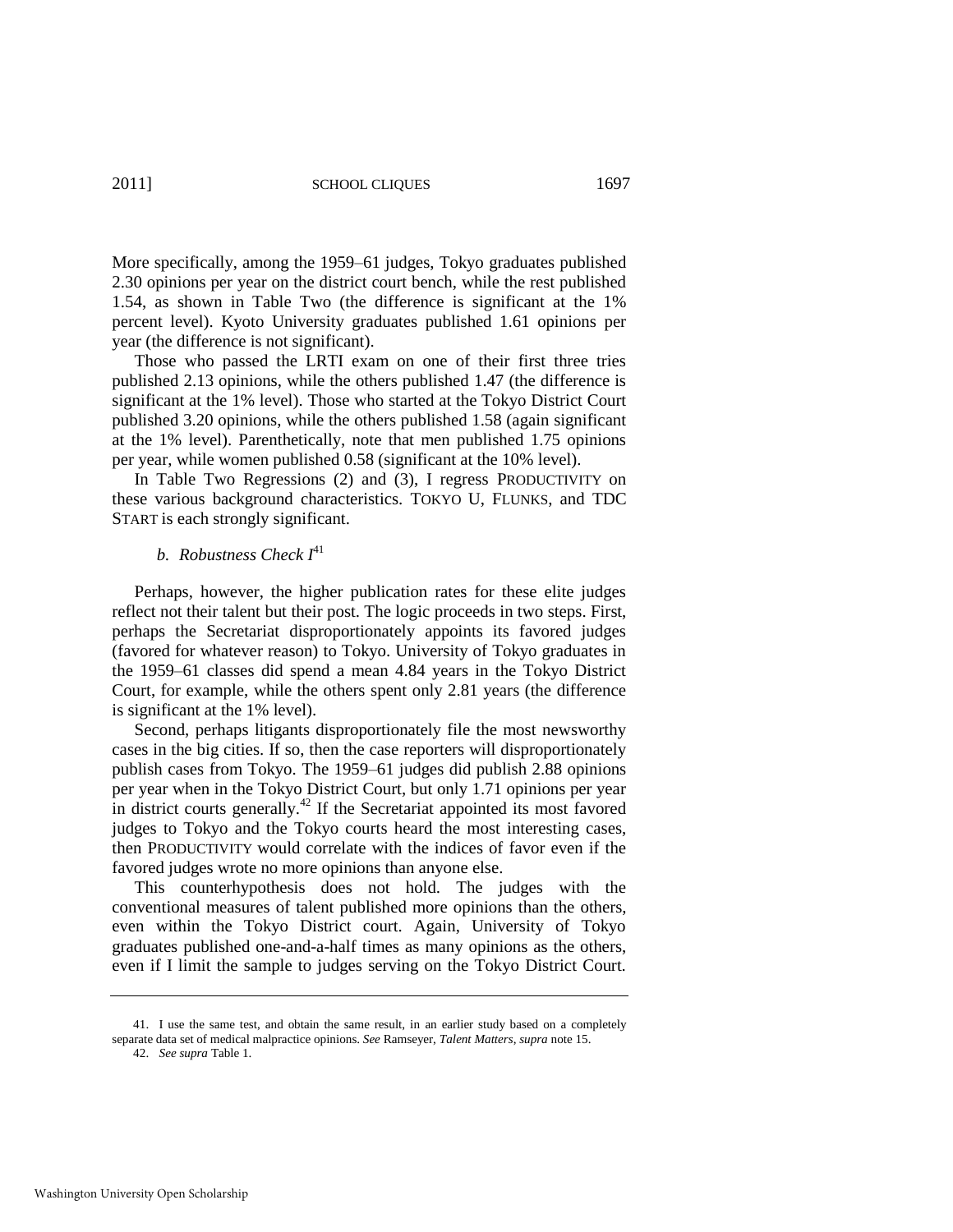University of Tokyo judges published 3.75 opinions per year while on the Tokyo District Court; the others published  $2.48<sup>43</sup>$  (the difference is significant at the 10% level). The judges who passed the LRTI exam within three years published 3.34 opinions per year in the Tokyo District Court, while the others published 2.58 (not significant). And those who started at the Tokyo District Court published 4.10, while the others published 2.66 (not significant).

More rigorously, in Table Two Regression (4), I regress TDC PRODUCTIVITY on my measures of talent. Because only about half the judges spent time in the Tokyo District Court, the database is much smaller. In turn, this reduces the statistical significance of the results. Although the coefficients are no longer statistically significant, note that their signs are in the same direction. For the most part, the magnitudes of the coefficients are close to those in Regression (3) as well. Even among the judges in the Tokyo courts, the University of Tokyo graduates seem to publish more opinions than the rest.

#### *c. Robustness Check II*

Alternatively, perhaps the process by which trial opinions are selected for publication biases my numbers. Commercial legal reporters such as *Hanrei jihō* and *Hanrei taimuzu* publish some court opinions in Japan namely, those that the editors think will sell subscriptions. Official government reporters publish the rest. The way that the official reporters select their cases varies by court, but generally the judge who writes the opinion proposes it for publication to the local court's publication committee. Unless the committee thinks the opinion lacks precedential value, it approves it for publication. By some accounts, the local committees approve most publication requests.

Because of this process, PRODUCTIVITY will conflate quality and quantity. A judge with high measured PRODUCTIVITY did not just write many opinions. He wrote many opinions that the commercial editors and the local court publication committees thought were worth publishing. Obviously, this conflation of quality with quantity does not threaten the conclusions in this study. If anything, it instead strengthens my claim that the Japanese courts promote the highest-quality judges.

Hypothetically, however, the process by which the courts select opinions for their official government reporters could introduce a

<sup>43.</sup> *See supra* Table 2.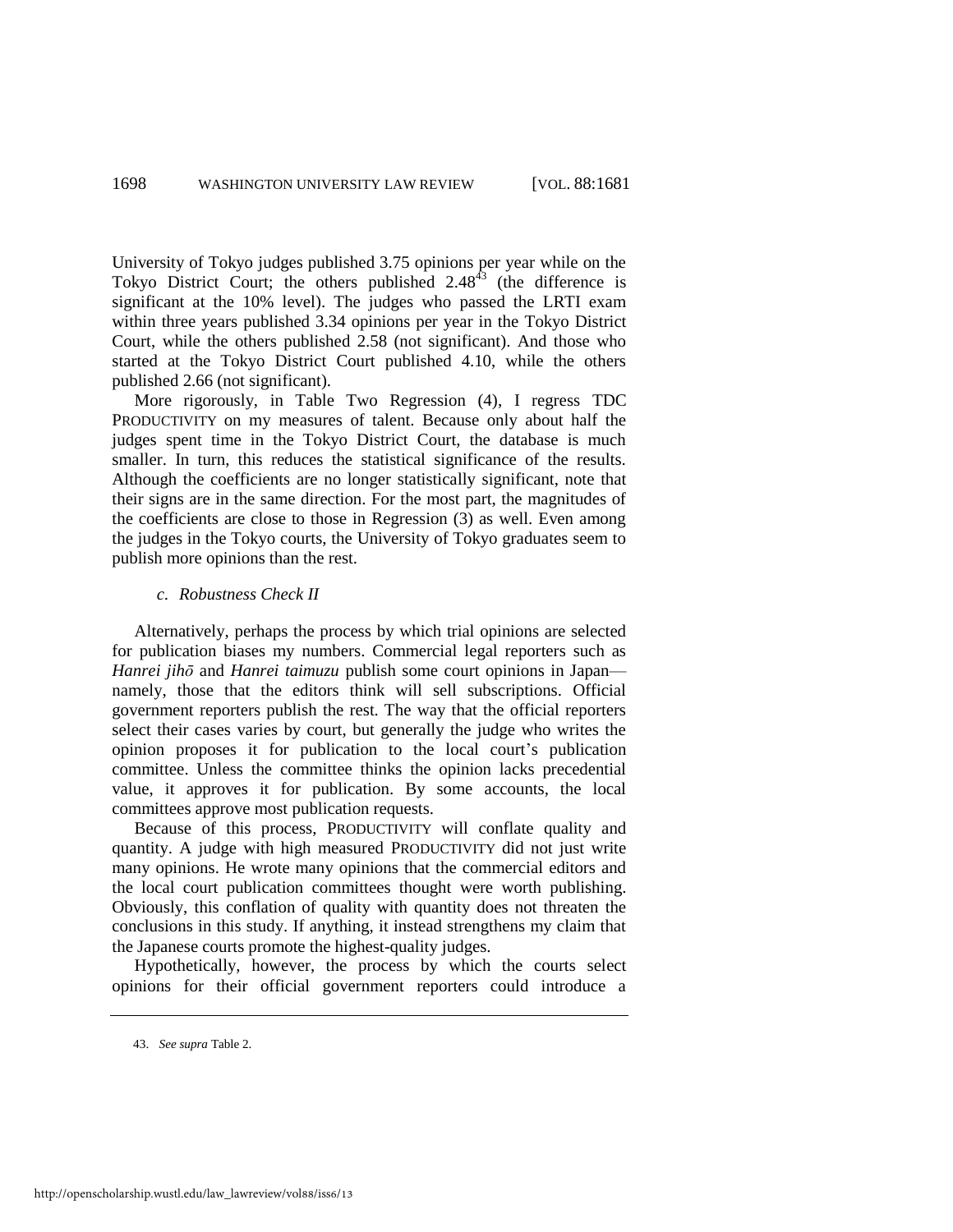school-clique bias. Hypothetically, judges who graduated from the University of Tokyo on the local publication committee could try to favor their fellow Tokyo graduates by disproportionately selecting their opinions for publication. If so, then high-productivity figures would not reflect true productivity; they would simply reflect the school the judge attended.

To test this possible bias at the court publication committees, I construct PRIVATE REPORTER PRODUCTIVITY: the number of district court opinions a judge published in the two principal private commercial reporters, the *Hanrei jihō* and the *Hanrei taimuzu*, divided by the number of years he served on a district court. The editors of these reporters care only about selling magazines, not about favoring University of Tokyo or Kyoto University graduates. For the classes of 1959–61 judges, these two private reporters published almost exactly half of all published opinions.

In fact, the publication process does not bias my results. The correlation between productivity measured by those opinions published in the two private reporters and productivity measured by all other opinions is 0.57, significant at more than the 1% level. What is more, University of Tokyo graduates publish half again as much as the others, even within the two private law reporters.<sup>44</sup> The judges who passed the LRTI exam within three years published more than the rest, and so did those who started at the Tokyo District Court.

In Table Two Regression (5), I regress this PRIVATE REPORTER PRODUCTIVITY on the university variables, FLUNKS, and TDC START. FLUNKS loses statistical significance, but UNIVERSITY OF TOKYO and TDC START remain significant at more than the 1% level. Whether measured by all opinions or only by those in the private commercial reporters, Tokyo University graduates publish substantially more than the others. School bias at the court publication committees does not explain a judge's observed productivity.

#### *D. Determinants of Supreme Court Appointment*

#### *1. Talent*

The Prime Minister named judges to the Supreme Court who brought indices of talent already visible on the day it hired them. The judges came from prominent schools. Among the seven Justices from the classes of 1957–63, the Prime Minister appointed two from among the University of

<sup>44.</sup> *See supra* Table 2.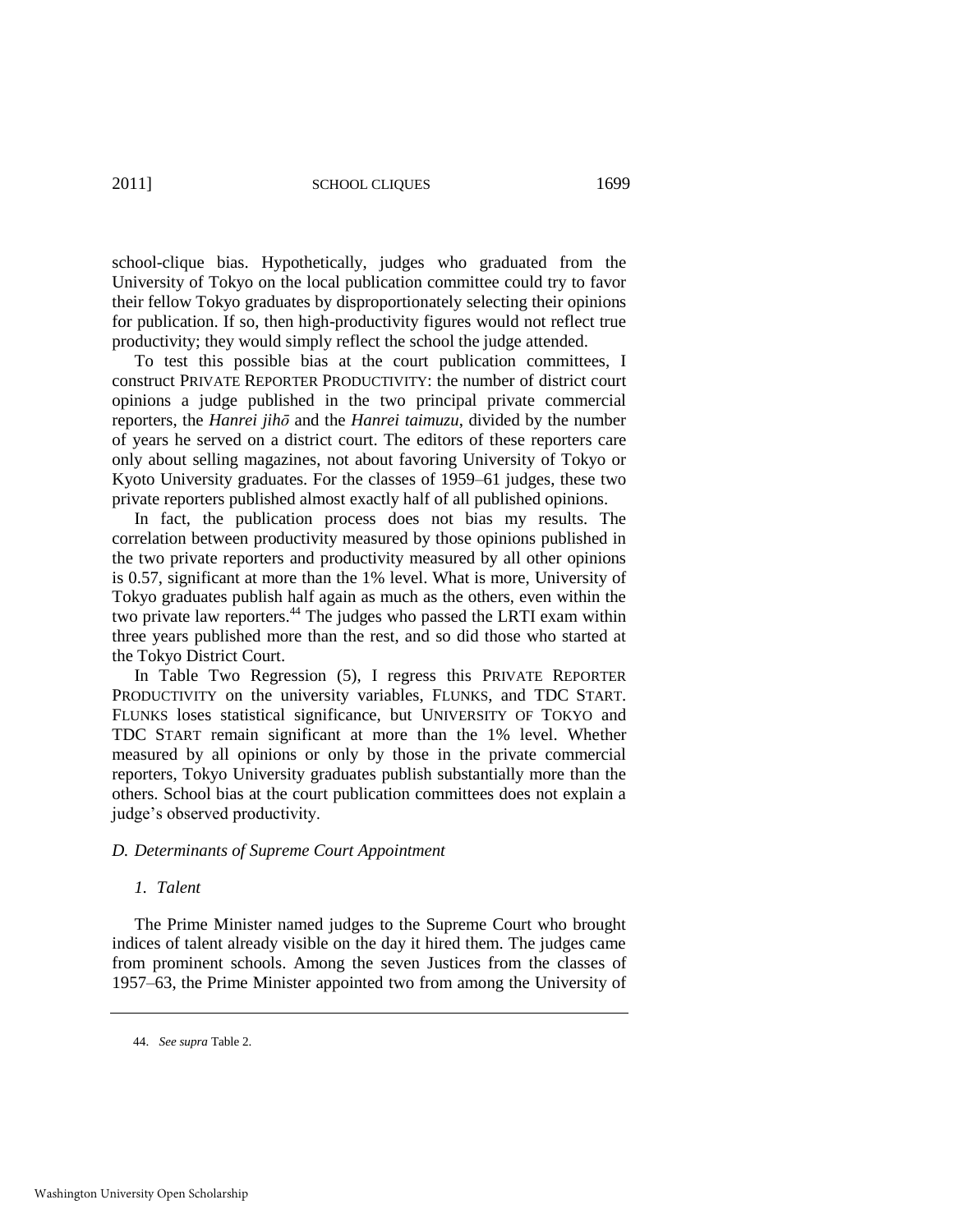Tokyo alumni and four from the Kyoto University alumni. He appointed judges who had failed the LRTI exam a mean 1.00 times (the other judges failed it 4.17 times), and 71% of whom had begun their careers at the Tokyo District Court (only 7% of the other judges had).

#### *2. Productivity: Summary Statistics*

Although the judges named to the Supreme Court brought these obvious indices of talent, the Cabinet seems not to have relied on those indices. Instead, it appointed to the Supreme Court those judges who proved most productive on the bench. It did not favor University of Tokyo graduates because of their school backgrounds. Instead, it happened to name them only because it searched for the most productive judges, and Tokyo graduates were disproportionately among them.

I begin with some summary statistics. The Prime Minister named to the Supreme Court judges who had been spectacularly productive on the bench. The average judge not named to the Supreme Court published 1.66 opinions per year while on a district court. The typical University of Tokyo graduate published 2.30. The seven judges named to the Supreme Court averaged 6.36 opinions per year. Two of the seven published an unremarkable one to two opinions per year. The other five averaged between six and eleven. On the Tokyo District Court, these seven hyperproductive judges published 8.96 opinions per year.<sup>45</sup>

<sup>45.</sup> I focus on these seven because they are rough contemporaries of the three classes on which I have aggregate data. If (as seems likely) publication rates and practices changed over the years (the number of published opinions rose dramatically from 1950 to 1970), then comparing the measured PRODUCTIVITY of Supreme Court appointees spanning a longer period would not yield trustworthy results. Note, however, that by 2002, twenty judges educated after World War II had been appointed to the Supreme Court. Of the twenty, twelve had attended the University of Tokyo. The twenty had a mean FLUNKS of 1.95. The seven appointees used in the regressions had a measured PRODUCTIVITY of 7.81, while the other thirteen postwar appointees (most of whom had joined the courts *before* the seven others) had a measured PRODUCTIVITY of 2.89. The twenty appointees as a whole had a mean PRODUCTIVITY of 4.37.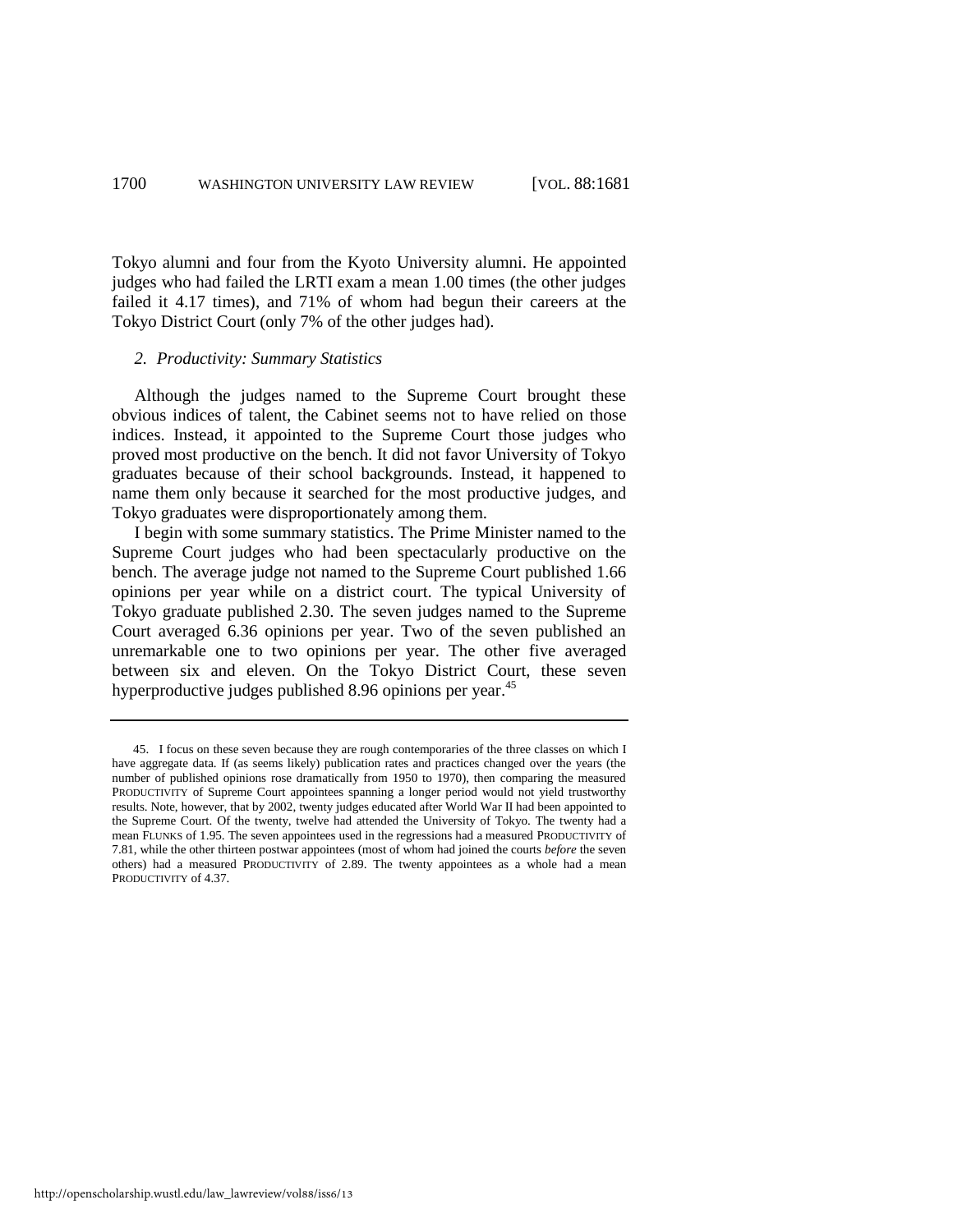### TABLE THREE: PREDICTING SUPREME COURT APPOINTMENTS<sup>46</sup>

|                         | (1)        | (2)      | (3)                          | (4)      |
|-------------------------|------------|----------|------------------------------|----------|
|                         |            |          | Appointment to Supreme Court |          |
| Tokyo U                 | .030       | .007     | .0003                        | .0009    |
|                         | (0.49)     | (0.41)   | (0.87)                       | (0.27)   |
| Kyoto U                 | $.580*$    | $.459*$  | $1.415*$                     | $.098*$  |
|                         | (1.93)     | (1.77)   | (1.64)                       | (1.73)   |
| Flunks                  | $-.029*$   | $-.005$  | $-.00001$                    | $-.002$  |
|                         | (1.65)     | (1.26)   | (1.48)                       | (1.53)   |
| <b>TDC Start</b>        | $1.781***$ | $.437**$ | $.017*$                      | $.180**$ |
|                         | (2.97)     | (2.19)   | (1.87)                       | (2.28)   |
| Dist Ct Prod'y          |            | $.003**$ |                              |          |
|                         |            | (2.43)   |                              |          |
| <b>TDC</b> Productivity |            |          | .000007*                     |          |
|                         |            |          | (1.88)                       |          |
| Priv Rptr Prod'y        |            |          |                              | $.001**$ |
|                         |            |          |                              | (2.28)   |
| $\boldsymbol{n}$        | 2.16       | 213      | 126                          | 213      |
| Pseudo $\mathbb{R}^2$   | 0.48       | 0.60     | 0.66                         | 0.58     |

the *z* statistics given below the coefficient. \*\*\*, \*\*, \*\*: statistically significant at the 1, 5, and 10 percent levels, respectively.

Supreme Court Justices include Justices appointed from the classes of 1957–58, and 1962–63. All other judges are from the classes of 1959–61 only and include only those judges who stayed on the bench at least ten years.

All regressions include a constant term.

*B. Selected Summary Statistics:* 

|                                                                 |        | Mean<br><b>Flunks</b> | Tokyo<br>Univ | Dist Ct Productivity |       |        |  |  |
|-----------------------------------------------------------------|--------|-----------------------|---------------|----------------------|-------|--------|--|--|
|                                                                 | n      |                       |               | Min                  | Mean  | Max    |  |  |
| S Ct Justices                                                   |        | 1.000                 | .286          | 1.156                | 6.362 | 10.887 |  |  |
| <b>High Ct Presidents</b><br>(excl. S Ct Justices)              | 11     | 1.273                 | .636          | 0.900                | 1.906 | 4.552  |  |  |
| Dist. Ct. Ch. Judges<br>(excl. S Ct Justices or High Ct Pres's) | 72     | 2.736                 | .306          | $\theta$             | 2.653 | 11.027 |  |  |
| All other judges                                                | 157–61 | 5.019                 | .161          | 0                    | 1.186 | 4.934  |  |  |
|                                                                 |        |                       |               |                      |       |        |  |  |

46. *See supra* Table 1.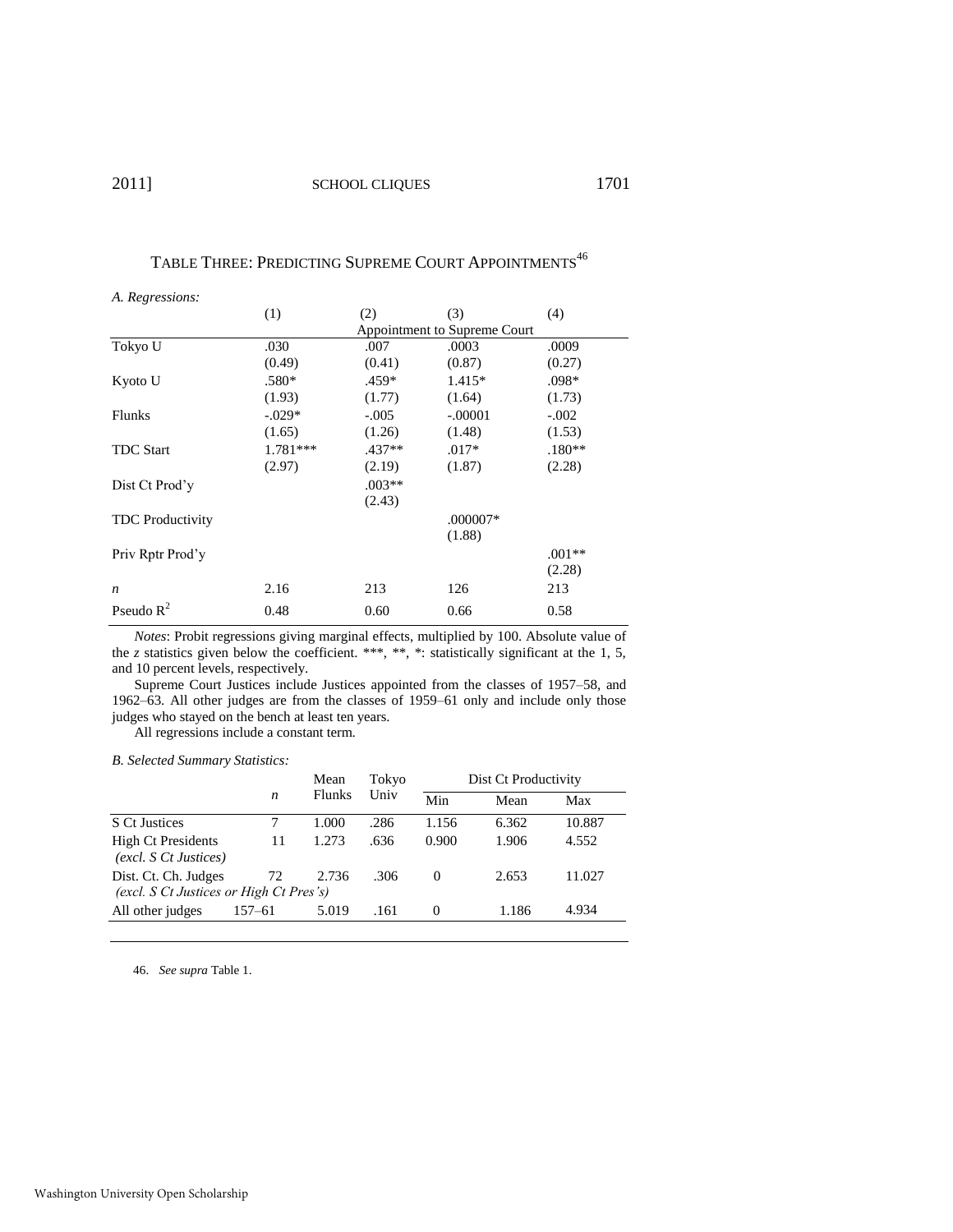#### *3. Productivity: Probit Regressions*

In Table Three, I examine Supreme Court appointments more systematically. In each column, I regress a variable equal to 1 if a judge were appointed to the Supreme Court on a series of explanatory variables. For each regression, I give the marginal effect of the variable, followed by the absolute value of the z-statistic in parenthesis. In Regression (1), I regress the variables without a productivity measure. In Regression (2), I add DISTRICT COURT PRODUCTIVITY. Consistent with the robustness checks described above, in Regression (3), I add TDC PRODUCTIVITY, and in Regression (4), I add PRIVATE REPORTER PRODUCTIVITY.

Crucially, the marginal effect of UNIVERSITY OF TOKYO is insignificant in all regressions. When I add productivity measures, FLUNKS becomes insignificant as well. KYOTO UNIVERSITY remains weakly significant.

Instead of relying on these indices of talent observable at the outset of a judge's career, the Prime Minister seems primarily to turn to measures of how effectively a judge actually worked. Other than a possible bias toward Kyoto University, he does not ask what school a judge attended. He does not ask how many times he flunked the LRTI exam. Instead, he asks how much work he accomplished on the bench.

Because none of the women on the lower courts was appointed to the Supreme Court, I cannot include SEX in the regressions. Note, however, that the least productive judge named to the court still published 1.15 opinions per year. The most productive woman published 1.81 opinions per year (but none during her nearly ten years on the Tokyo District Court). The other women published an average of less than one opinion per year.

#### *4. Productivity: Rank Ordering*

For a sense of the extent to which productivity matters, consider Table Four. Here, I reproduce selected data on the fifteen most productive judges in the dataset. Among the hyperproductive fifteen, PRODUCTIVITY ranges from 5.7 to 11 opinions per year—where the classes of 1959–61 averaged only 1.7. Symptomatic of the high performance of its graduates, seven of the fifteen (47%) had attended the University of Tokyo. Among the judges as a whole, only 23% had attended the university. All but two of fifteen had failed the LRTI exam three or fewer times, and all but four had failed it two or fewer times. Among the judges as a whole, the mean FLUNKS was 4.1.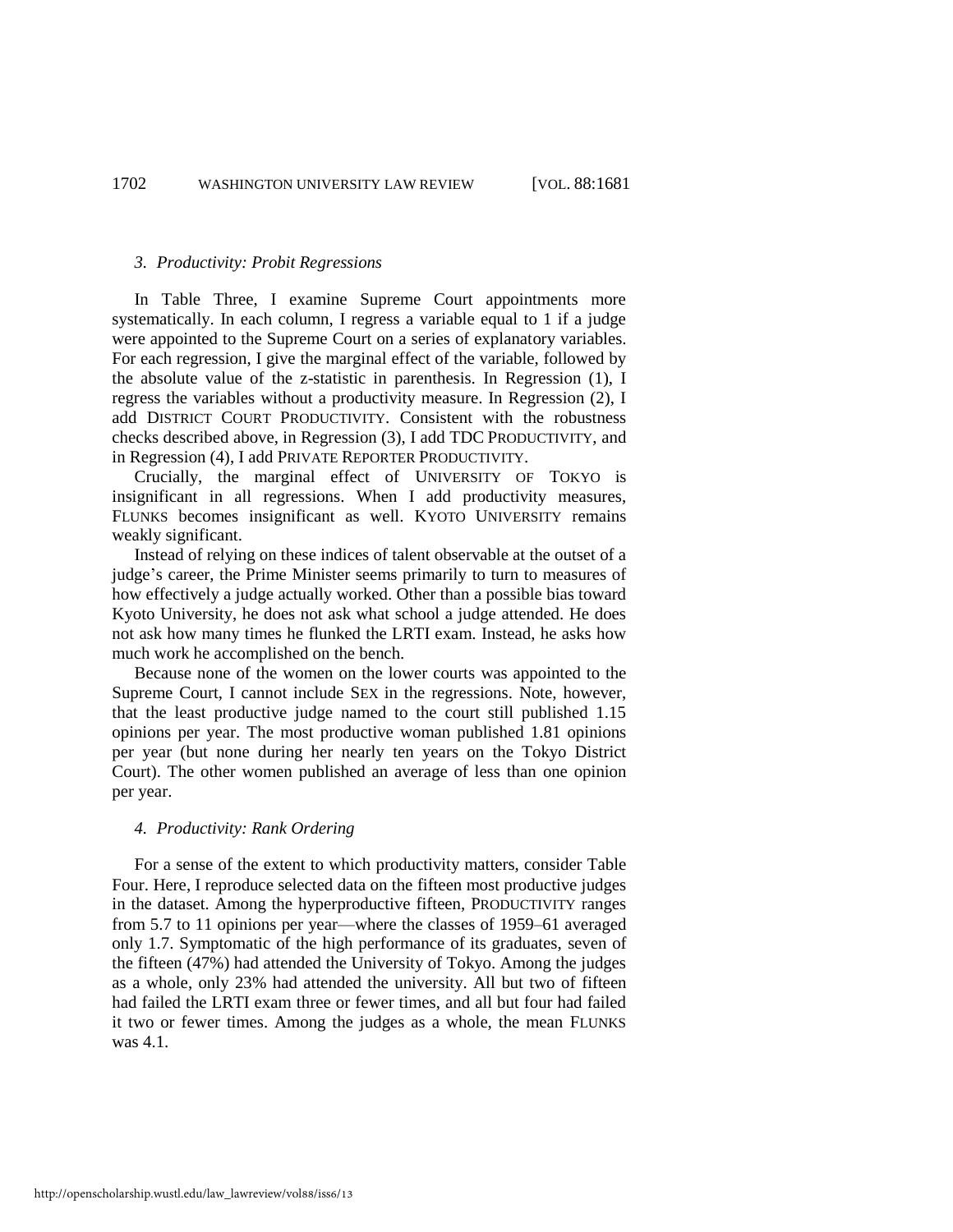2011] SCHOOL CLIQUES 1703

|                | Rank Name             | Class | School   | Flunks         | Product'y | DC<br>$C_{J}$ | HCt<br>Pres    | SCt            |
|----------------|-----------------------|-------|----------|----------------|-----------|---------------|----------------|----------------|
| 1              | Yashushi Tokioka 1959 |       |          | 1              | 11.027    | Yes           | No             | No             |
| $\overline{c}$ | Akira Machida         | 1961  | U Tokyo  | 1              | 10.887    | Yes           | Yes            | Yes            |
| 3              | Takuji Izumi          | 1963  | U Kyoto  | $\Omega$       | 10.345    | Yes           | Yes            | Yes            |
| 4              | Kazutoshi<br>Yamamoto | 1961  | U Tokyo  | 4              | 8.276     | Yes           | N <sub>0</sub> | No             |
| 5              | Kaoru Yamashita       | 1959  | U Tokyo  | 6              | 8.246     | Yes           | N <sub>0</sub> | N <sub>0</sub> |
| 6              | Masahiro Iseki        | 1961  | U Kyoto  | 1              | 8.145     | Yes           | No             | No             |
| 7              | Toyozō Ueda           | 1963  | U Tokyo  | 2              | 8.110     | Yes           | Yes            | Yes            |
| 8              | Sukeyasu<br>Koizumi   | 1959  | U Tokyo  | 1              | 7.688     | Yes           | No             | No             |
| 9              | Norio Yamamoto        | 1959  | U Kyoto  | 1              | 6.857     | Yes           | N <sub>0</sub> | N <sub>0</sub> |
| 10             | Shōji Shinoda         | 1960  | U Tokyo  | $\overline{2}$ | 6.471     | Yes           | No             | No             |
| 11             | Akira Watanabe        | 1959  |          | 3              | 6.464     | Yes           | No             | N <sub>0</sub> |
| 12             | Toshiaki Makino       | 1960  |          | 3              | 6.291     | Yes           | N <sub>0</sub> | N <sub>0</sub> |
| 13             | Masao Fujiii          | 1957  | U Kyoto  | 1              | 6.203     | Yes           | Yes            | Yes            |
| 14             | Hiroharu<br>Kitagawa  | 1959  | Nagoya U | 1              | 6.151     | Yes           | Yes            | Yes            |
| 15             | Tadashi<br>Takahashi  | 1960  | U Tokyo  | 3              | 5.656     | Yes           | N <sub>0</sub> | No             |
| 95             | Shigeru<br>Yamaguchi  | 1957  | U Kyoto  | 1              | 1.679     | Yes           | Yes            | Yes            |
| 142            | Toshihiro<br>Kanatani | 1960  | U Kyoto  | $\overline{2}$ | 1.156     | Yes           | Yes            | Yes            |

#### TABLE FOUR: FIFTEEN MOST PRODUCTIVE JUDGES<sup>47</sup>

Crucially, five of the seven Supreme Court Justices came from among the fifteen most productive judges. Although the sixth Justice, Shigeru Yamaguchi, averaged only 1.679 career opinions per year on the district court bench, during his 4.3 years on the Tokyo District Court, he averaged 6.923 opinions per year. By TDC PRODUCTIVITY, he ranked the eighteenth most productive judge. Obviously, even he could work fast when necessary.

#### IV. QUALIFICATIONS

#### *A. Publication and Docket Clearance*

I do not claim that the Prime Minister looks specifically at the number of decisions a judge publishes, and I have not heard any observers in Japan

47. *See supra* Table 1.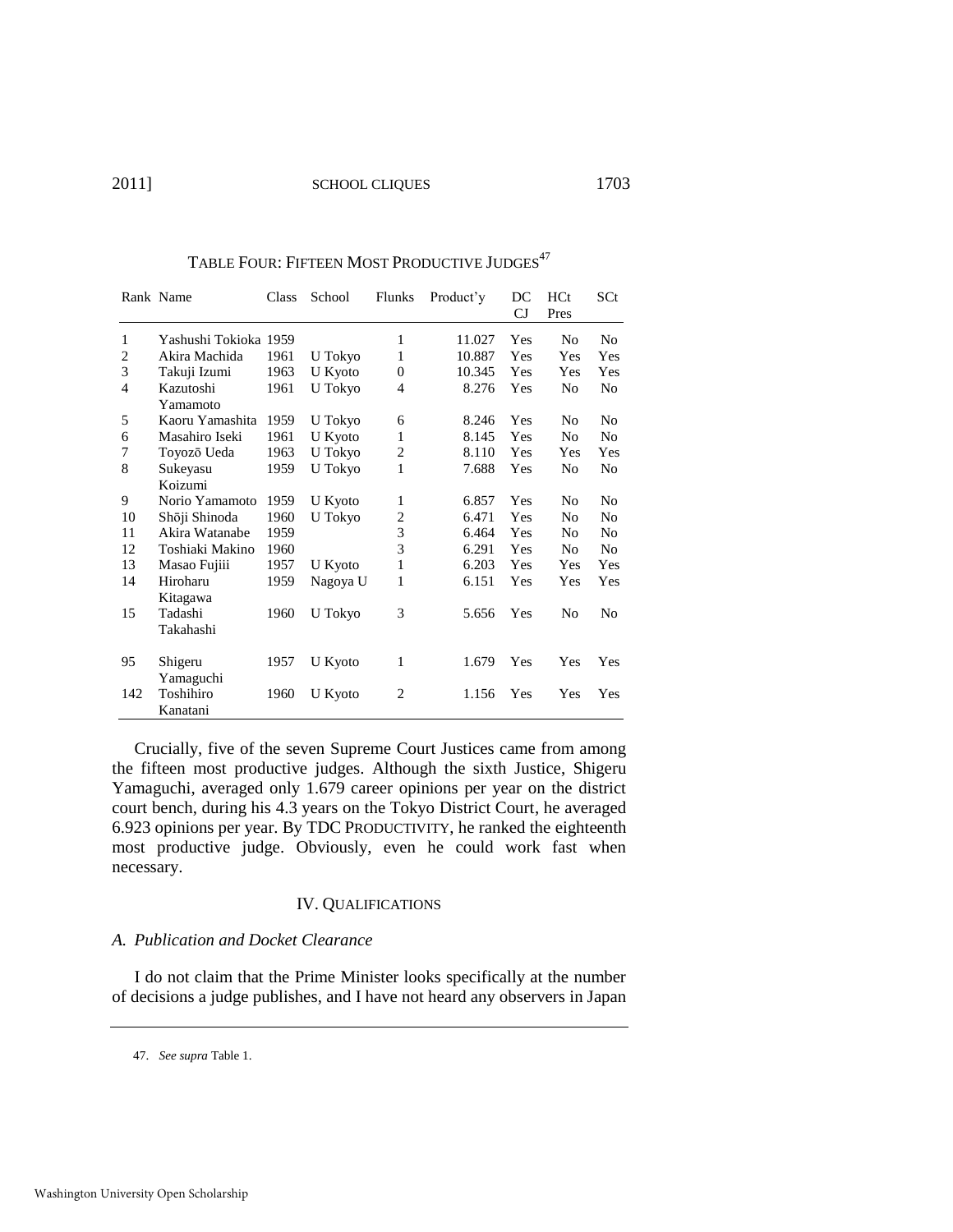make that claim. Instead, he probably looks at variables correlated with that publication rate. Observers of the courts most commonly argue that the Secretariat promotes judges according to their docket-clearance rates. Probably, a judge's publication rate correlates with his ability to clear the docket.

Note that the cases that disputants choose to litigate are not a random sample of all the quarrels they fight, $48$  and the opinions that reporters choose to publish are not a random sample of all opinions judges write. As noted earlier, in 2000, Japanese courts disposed of about 187,000 civil litigation cases. Judges wrote judgments in about 81,000 of those cases, and, according to the *Hanrei taikei* database, legal reporters published 1400 of those opinions.<sup>49</sup>

Hypothetically, judges who publish many opinions might not dispose of the largest number of cases. Nonetheless, note that a Tokyo University background, low FLUNK scores, initial assignment to the Tokyo District Court, and appointment to the Supreme Court all correlate with high numbers of published opinions. In itself, this does not prove that publication rates also correlate positively with docket clearance rates. It does, however, provide indirect suggestive evidence for that proposition: PRODUCTIVITY predicts appointment to the Supreme Court because (as some observers claim) the Secretariat promotes judges on the basis in part of docket-clearance rates, and PRODUCTIVITY proxies for those rates.

#### *B. The Effect of Delays*

Curiously, although the courts promote judges with high measured PRODUCTIVITY, they do not favor judges who publish opinions with the shortest measured delays (TIME-TO-JUDGMENT). Among the judges who joined the court in 1960, the future Supreme Court Justices decided their district court cases only slightly faster than the others: 2.15 years on average, rather than 2.43 years. The judges who passed the LRTI exam in fewer than three tries were slightly faster than the others (2.33 years rather than 2.50 years), while the University of Tokyo graduates were slightly slower (2.48 years rather than 2.40 years). Perhaps most important, none of these differences is statistically significant.

In fact, TIME-TO-JUDGMENT and PRODUCTIVITY are correlated *positively* with a correlation coefficient of .20, significant at the 10% level.

<sup>48.</sup> George L. Priest & Benjamin Klein, *The Selection of Disputes for Litigation*, 13 J. LEGAL STUD. 1 (1984).

<sup>49.</sup> *See supra* note[s 33](#page-12-1)[–34 a](#page-12-2)nd accompanying text.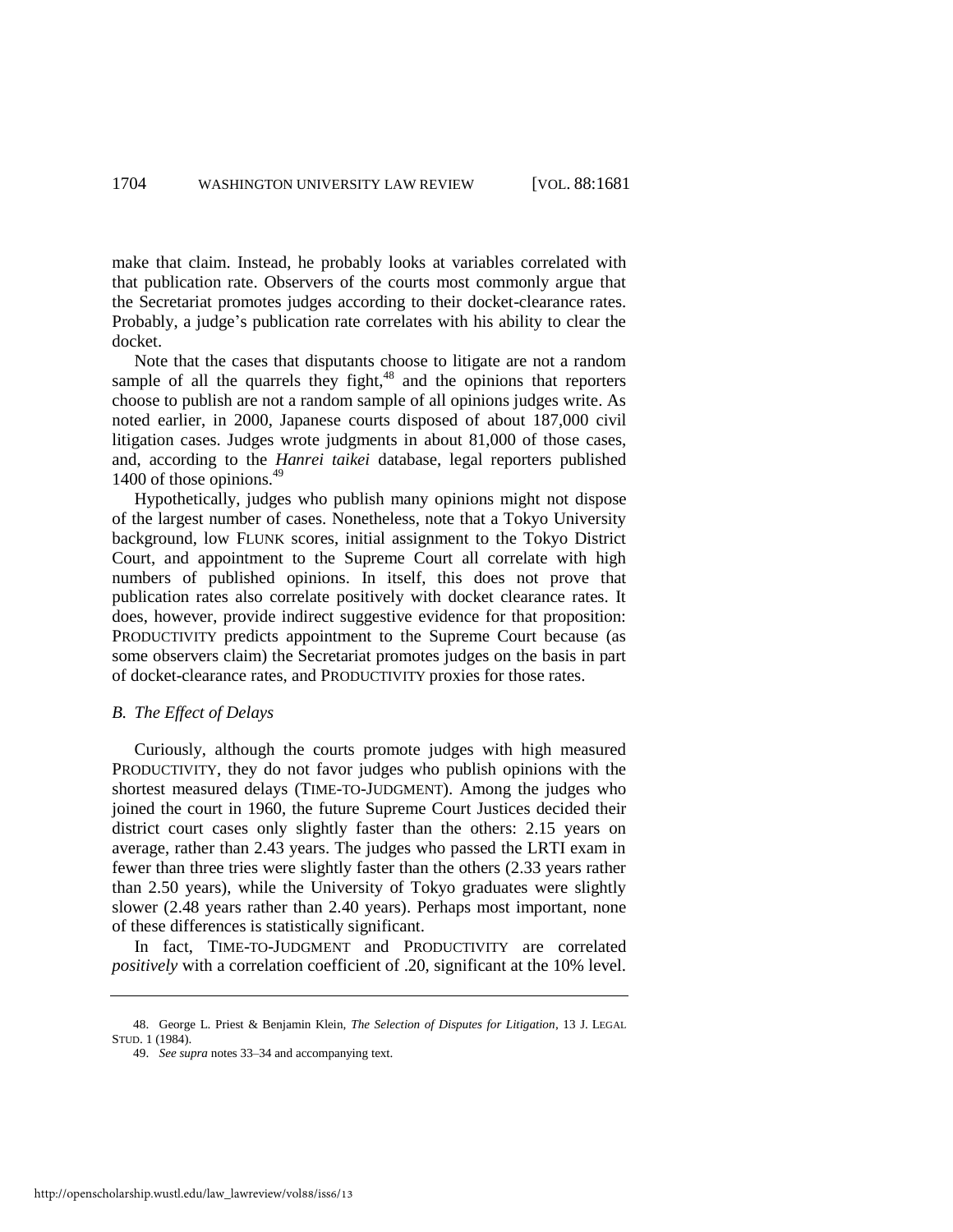The more productive the judge, the longer the mean TIME-TO-JUDGMENT on his opinions. This is not as odd a result as it might initially appear: disproportionately, the low PRODUCTIVITY judges were "cream-skimming" judges who published the easy cases filed during their tenure, while the high PRODUCTIVITY judges were "house-cleaning" judges who published not just the cases filed during their time on the local bench but also a substantial number of older cases filed before they had even arrived.<sup>50</sup>

Consider the contrast between two roughly contemporaneous judges. Kunio Motoyoshi joined the court in 1960 and retired in 1996 for a position as a notary public. He compiled a record with both low PRODUCTIVITY, and low TIME-TO-JUDGMENT. He published seven opinions over the course of his fourteen years on the district court bench. Three of the opinions reported no filing date, but the other four he published expeditiously: a 1964 opinion in a case filed in 1964, a 1969 opinion in a case filed in 1967, a 1970 opinion in a case filed in 1969, and a 1972 opinion in a case filed in 1971.

By contrast, Akira Machida entered the courts in 1961 and joined the Supreme Court in 2001. He published massive numbers of opinions, and many of them were in cases that dated from the years before he joined the court. In 1962, his second year on the bench, he published nineteen opinions, one of them in a case dating from 1960, the year before he became a judge. In 1963, he published sixteen opinions, three of them from 1960. In 1964, he published twenty-seven opinions, two from 1960, two from 1959, and one from 1956. In 1965, he published another sixteen opinions, four from 1960, two from 1959, and one from 1957.

Unlike Motoyoshi, Machida did not just dispose of the cases filed under his watch. He cleared a substantial backlog on his court. Because that backlog included cases dating from the years before he became a judge, his opinions generate a high mean delay figure. He published cases with a long measured TIME-TO-JUDGMENT, in short, precisely because he accomplished so much work.

<sup>50.</sup> The result also reflects simple measurement error. About two-thirds of all published district court opinions are the work of three-judge panels. As explained in Ramseyer, *Talent Matters*, *supra* note [15,](#page-6-0) the speed at which a panel decides a case reflects the efficiency of the most senior judge. Because I collect aggregate data on all opinions on which a judge was a panel member, my TIME-TO-JUDGMENT figure reflects the efficiency of judges other than the one whose data I collect.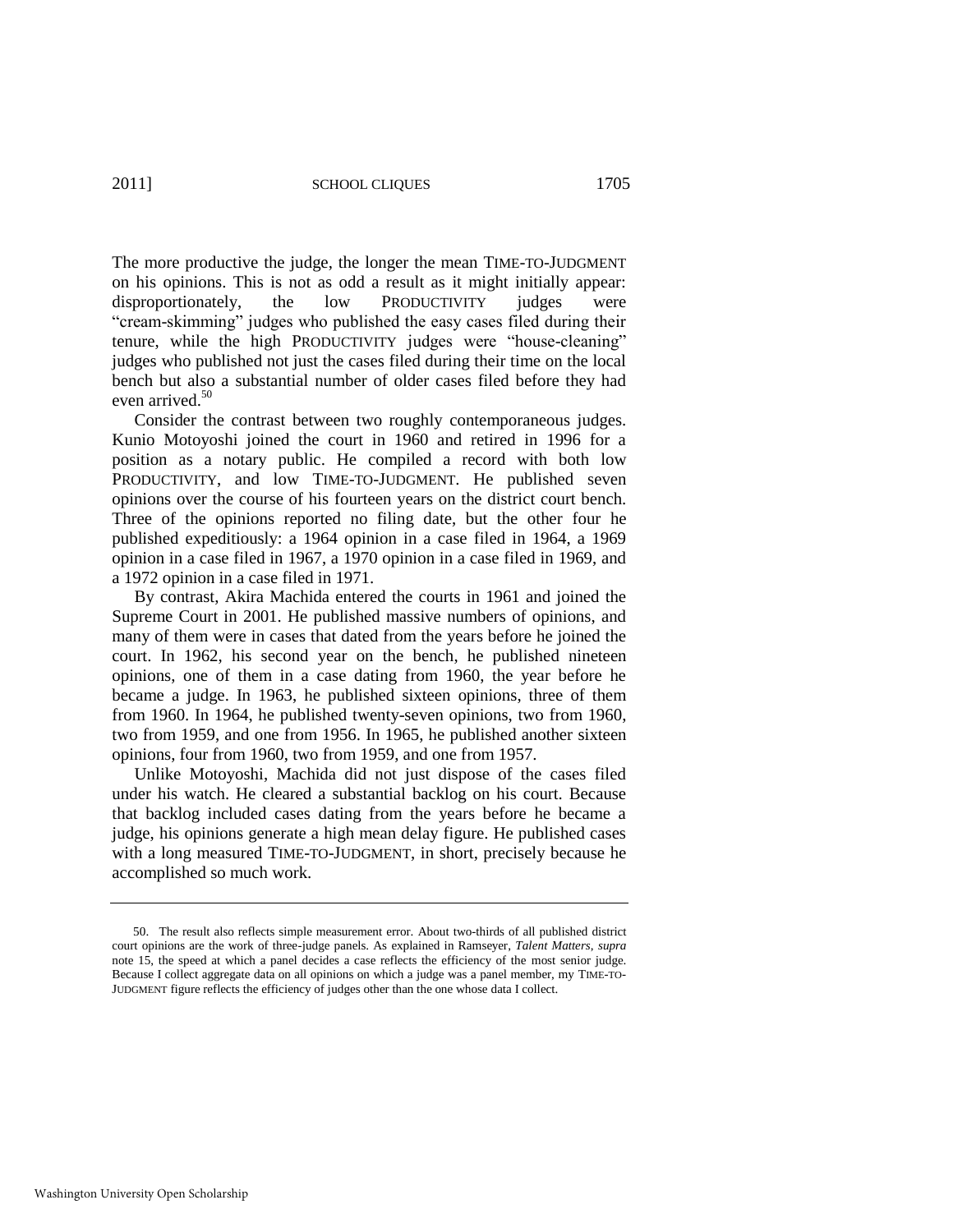#### *C. The Effect of Quality*

Hypothetically, the most productive judges might sacrifice quality for quantity and make the most mistakes. In real life, they do not. Because Japanese courts do not (for the most part) cite other opinions, I can not measure quality by citation rates. At least by the cruder metric of REVERSAL RATES, however, the most productive judges did not cut quality: the correlation coefficient between REVERSAL RATES and PRODUCTIVITY is an insignificant .07.

The REVERSAL RATES of the 1960 judges bound for the Supreme Court do not differ significantly from those of the others (5.4% compared to 4.3%; not significant). The REVERSAL RATES for judges who failed the LRTI exam fewer than three times do not differ significantly from those of the others (5.4% compared to 3.3%; not significant), and neither do those of the judges who began their careers on the Tokyo District Court (4.2% compared to 4.3%; not significant). University of Tokyo graduates do enjoy slightly lower REVERSAL RATES (2.4% rather than 5.2%), but the difference is just barely significant at the 10% level.

#### V. OTHER APPOINTMENTS

#### *A. Introduction*

Given how few judges end their careers on the Supreme Court, as a measure of school-clique influence, the test presents a problem of small numbers. Consider, therefore, two alternative measures of career success: high court presidencies, and district court chief judgeships.<sup>51</sup> Both are capstone appointments for successful judges but more common than an appointment to the Supreme Court. Among the 247 judges from the classes of 1959–61, three became Supreme Court justices. Eleven became high court presidents (but not Supreme Court Justices), and seventy–two became district court chief judges (but not Supreme Court Justices or high court presidents).

<sup>51.</sup> *See infra* Table 5.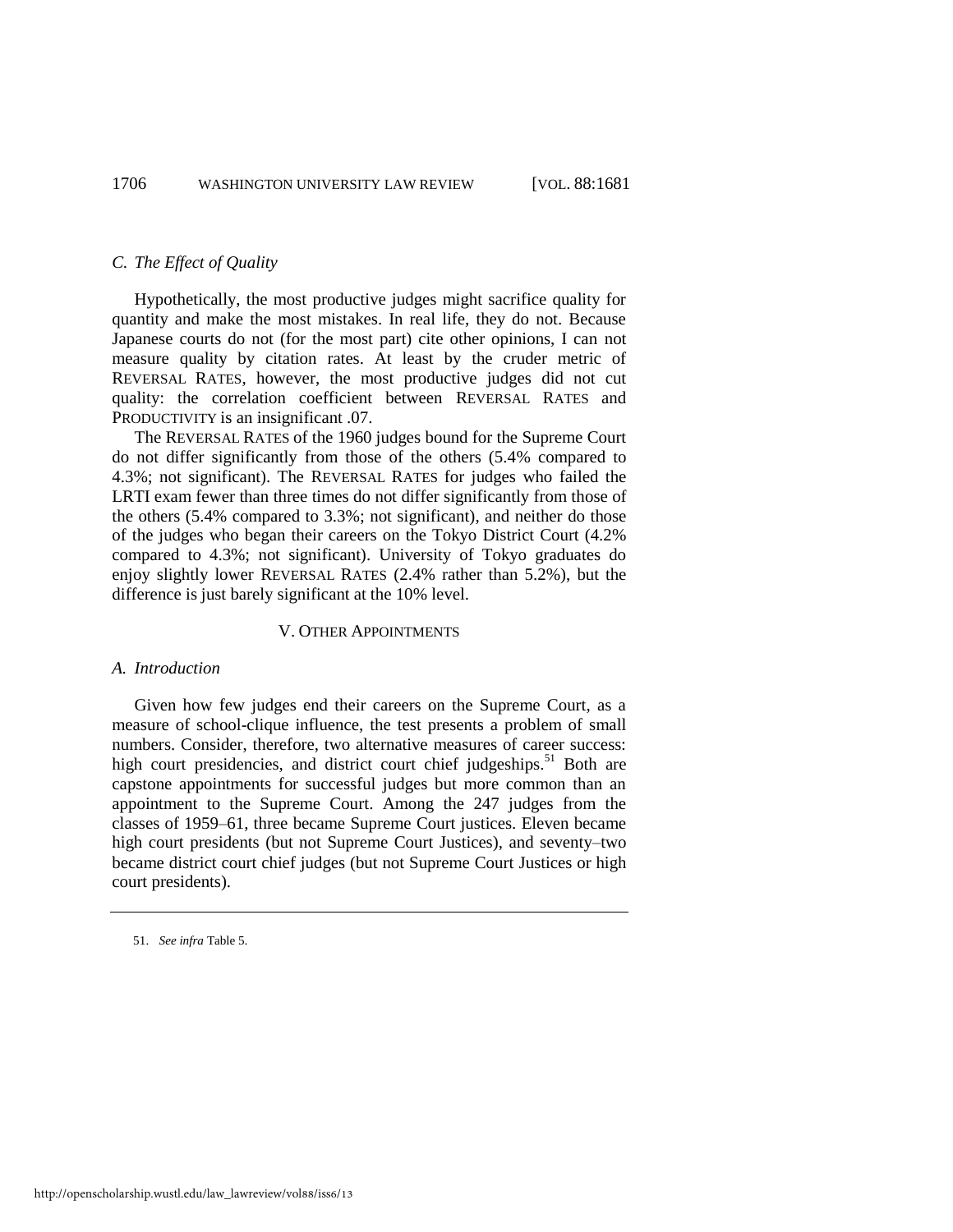|                  | (1)        | (2)          | (3)          |
|------------------|------------|--------------|--------------|
|                  | Appt to    | Appt to      | Appt to      |
|                  | Sup Ct     | High Ct Pres | Dist Ct Ch J |
| Tokyo U          | .0001      | $.0070**$    | $.1666*$     |
| Kyoto U          | (0.41)     | (2.47)       | (1.69)       |
|                  | $.0046*$   | $.005*$      | .0570        |
|                  | (1.77)     | (1.95)       | (0.54)       |
| Flunks           | $-.0001$   | $-.0002**$   | $-.0845***$  |
| <b>TDC</b> Start | (1.26)     | (2.21)       | (5.02)       |
|                  | $.0044**$  | $.0346***$   | $-.0681$     |
| Dist C Prod'y    | (2.19)     | (3.81)       | (0.40)       |
|                  | $.00003**$ | $-.00003$    | $.1361***$   |
|                  | (2.43)     | (0.81)       | (4.28)       |
| n                | 213        | 206          | 195          |
| Pseudo $R^2$     | 0.60       | 0.57         | 0.27         |

### TABLE FIVE: OTHER CAPSTONE APPOINTMENTS<sup>52</sup>

*Notes*: Probit regressions giving marginal effects. Absolute value of the *z* statistics given below the coefficient. \*\*\*, \*\*, \*: statistically significant at the 1, 5, and 10 percent levels, respectively.

Supreme Court Justices include Justices appointed from the classes of 1957–58, and 1962–63. All other judges are from the classes of 1959–61 only and include only those judges who stayed on the bench at least ten years.

In Regression (2), I exclude the judges appointed to the Supreme Court. In Regression (3), I exclude those judges appointed either to the Supreme Court or to a high court presidency.

All regressions include a constant term.

As still another measure of school-clique influence, consider initial entry onto the judicial fast track: a starting appointment to the Tokyo District Court. The Secretariat starts its most promising judges (8.1% of the 1959–61 cohort) at this court. In Part V.D. below, I ask whether the Secretariat favors University of Tokyo graduates when it appoints judges to this track.

<sup>52.</sup> *See supra* Table 1.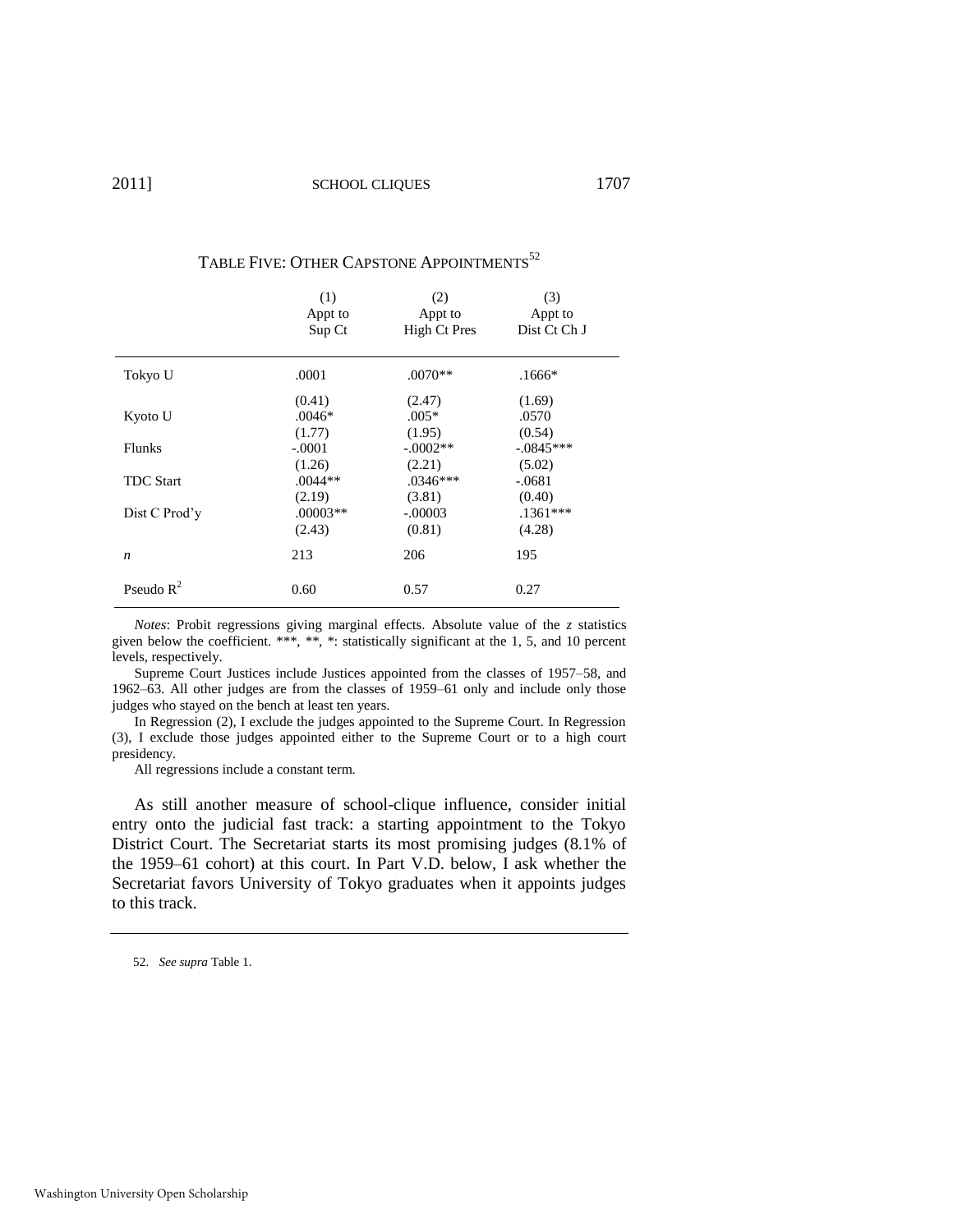#### *B. High Court Presidents*

The eleven judges in the 1959–61 cohort who became high court presidents (but not Supreme Court Justices) were talented men. $53$  Of the eleven, seven had attended the University of Tokyo (only 20.6% of the other judges attended the school), and three attended Kyoto University (16.7% of the others). They had a mean FLUNKS of 1.273, compared to 4.307 for the others (significant at the 1% level). Seven of the eleven had started their careers at the Tokyo District Court, compared to 4.3% of the others (significant at the 1% level).

Although the eleven high court presidents published opinions, they were not spectacularly productive. Recall that the men who became Supreme Court Justices published 6.362 opinions per year on the District Court bench. The eleven who became high court presidents published 1.906 opinions per year. The rest of the bench published 1.647 opinions per year. The high court presidents published more than the other judges, but not statistically significantly so.

Nor is lackluster productivity of the high court presidents peculiar to the measure used. While on the Tokyo District Court, the high court presidents published 2.099 opinions per year. The other judges (I exclude the three who became Supreme Court Justices) published 2.779 opinions per year, which is more than the presidents. In the principal private law reporters, the future presidents published more than the others—1.206 opinions per year compared to 0.879 opinions per year—but the difference is not statistically significant.

Because the high court presidents brought very high indices of talent but only modestly high measured PRODUCTIVITY, regression analogous to that in Table Two yields significant coefficients on the talent variables but not on PRODUCTIVITY.<sup>54</sup> The result is obviously consistent with a story of school cliques. It is also, however, consistent with omitted variables: the possibility that the Secretariat may be promoting judges on the basis of a variable (like docket clearance rate) that correlates only imperfectly with my PRODUCTIVITY measure. If it happens not to correlate in the case of these eleven high court presidents, then the talent variables will acquire statistical significance in its stead.

<sup>53.</sup> *See supra* Table 5.

<sup>54.</sup> *See supra* Table 5, Regression 2.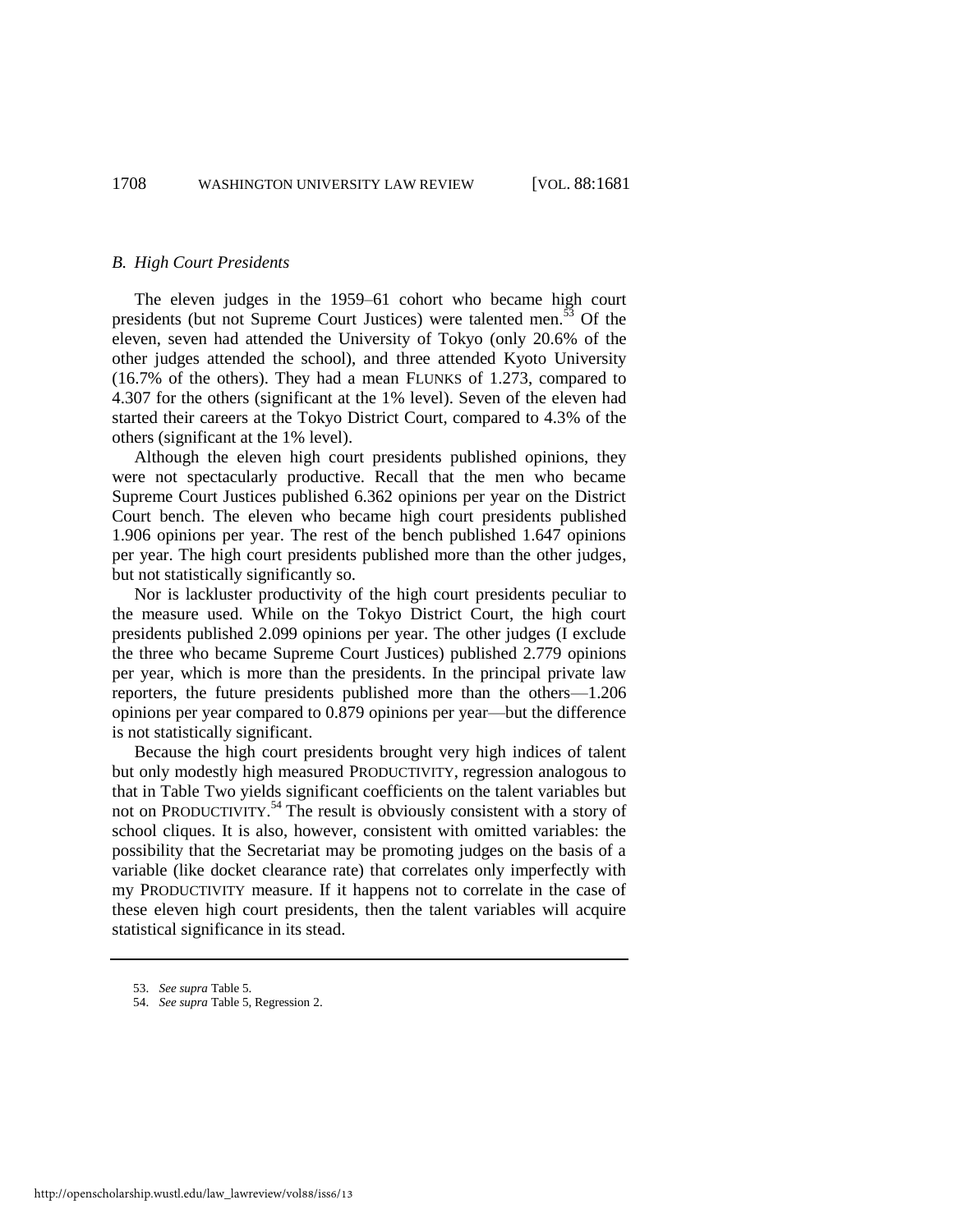#### *C. District Court Chief Judges*

Of the 247 judges in the 1959–61 classes, only three became Supreme Court Justices. Only eleven became high court presidents. A full seventy-two became district court chief judges. Precisely because over a quarter of the judges receive the appointment, it lacks the prestige of the other two capstone positions. For exactly that reason, however, it also offers a more statistically reliable test of the impact of any school cliques.

The judges who became district court chief judges started their careers with observable measures of talent. Of the seventy-two future chief judges, 30.6% graduated from the University of Tokyo. By contrast, 57.1% of the Supreme Court Justices and high court presidents had attended the school, but only 16.1% of those who finished their careers without any of these capstone appointments.<sup>55</sup> Of the seventy-two,  $16.7\%$ percent had graduated from Kyoto University, which is nearly identical to the fraction among the non-capstone judges. The seventy-two future chief judges had a mean FLUNKS score of 2.736, the Supreme Court Justices and high court presidents had a mean of FLUNKS of 1.214, and the non-capstone judges had a mean 5.019.

The chief judges were also productive. Where the Supreme Court Justices and high court presidents published 2.797 opinions per year while on a district court, the chief judges published 2.653 opinions per year. The other (non-capstone) judges had a measured PRODUCTIVITY of 1.186 opinions per year. At the Tokyo District Court, the future Justices and presidents published 3.821 opinions per year. The future chief judges published 4.342 opinions per year, but the non-capstone judges published only 1.629 opinions per year. With the two private reporters, the Justices and presidents published 1.633 opinions per year, while the chief judges published 1.550 opinions per year and the non-chief judges only 0.571 opinions per year.

Table Four presents much the same message. Of the fifteen most productive judges in the dataset, every one received a chief judge appointment before he retired. Conversely, among the forty least productive judges in the data set, only four became chief judges.

Given these numbers, one would not expect a regression to show a strong school-clique effect, and it does not. In Table Five Regression (3), I regress appointment to a district court chief judgeship on the university variables: FLUNKS, TDC START, and PRODUCTIVITY. PRODUCTIVITY and

<sup>55.</sup> *See supra* Table 3.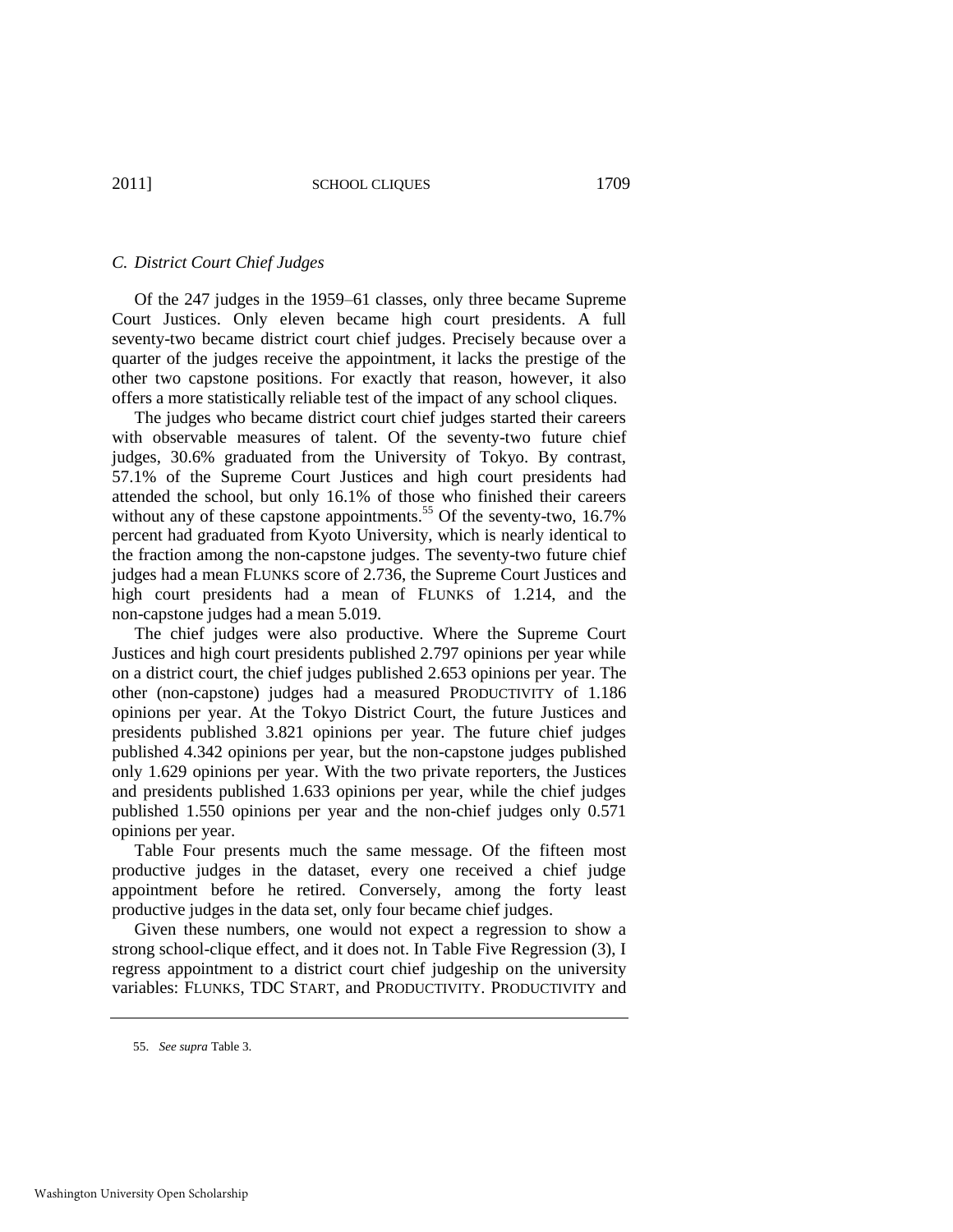FLUNKS are both strongly significant. KYOTO UNIVERSITY is insignificant, and the UNIVERSITY OF TOKYO is just barely significant at the 10% level. This last university effect hinges on the productivity measure used. If I use TDC PRODUCTIVITY, the marginal effect of the UNIVERSITY OF TOKYO becomes a statistically insignificant .114 (*z*-statistic of 0.94), while the productivity measure remains strongly significant at .068 (*z*-statistic of 3.35). If I use PRIVATE REPORTER PRODUCTIVITY (arguably a stronger measure of quality than PRODUCTIVITY, since it reflects the decision of an independent journal to publish the opinion), the marginal effect of UNIVERSITY OF TOKYO falls to an insignificant 1.581 (*z*-statistic of 1.62), while the productivity measure remains strongly significant at .213 (*z*-statistic of 4.70).

#### *D. Initial Tokyo District Court Appointments*

Consider an alternative question: whom does the Secretariat name to the prestigious fast track starting appointments at the Tokyo District Court? Suppose school cliques rigged the appointment. If they did, then the University of Tokyo graduates who started their careers on this fast track would have been less talented than the other judges who started on the same track. Over the course of their careers, they would have published fewer opinions. Did they?

In fact, the opposite is true: over the course of their careers, the University of Tokyo graduates who started at the Tokyo District Court published more opinions per year (albeit not statistically significantly so) than the other judges who started at the same court. The nine University of Tokyo graduates published a mean 4.050 opinions per year. The eleven other judges published only 2.500 opinions per year. During their various stints on the Tokyo District Court during the course of their careers, the University of Tokyo graduates published 5.066 opinions per year, while the others published 3.314 opinions per year. With the private reporters, the Tokyo graduates published 2.427 opinions per year, while the others published 1.326 opinions per year.

In short, the Secretariat did not discriminate in favor of the University of Tokyo graduates when it selected new judges for the fast track. If anything, it seems to have worried about media accounts of bias and discriminated *against* the University of Tokyo graduates. It appointed them to the court only if they showed promise of becoming *more* productive than the others.